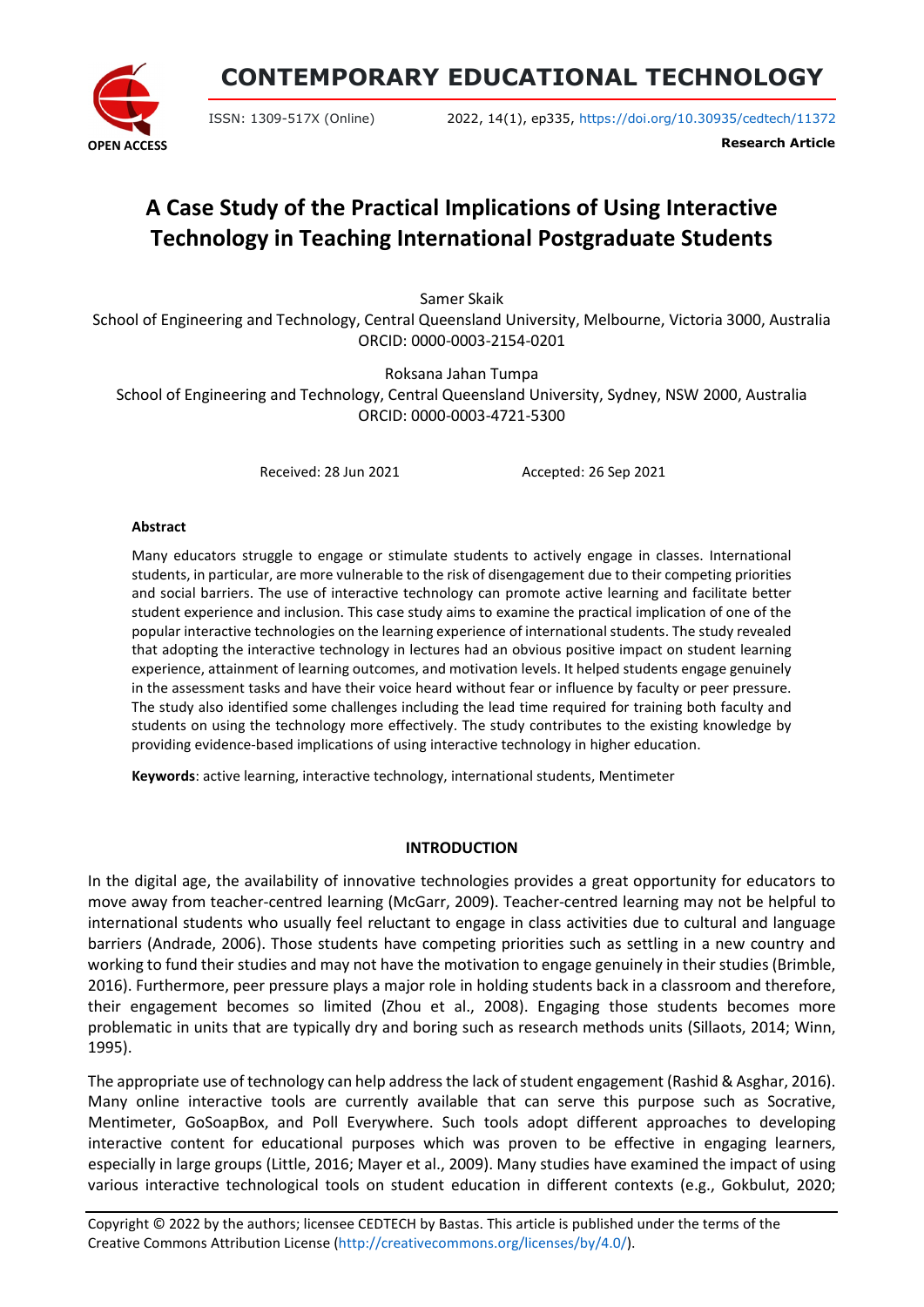Heaslip et al., 2014; Khalili & Ostafichuk, 2018; Skoyles & Bloxsidge, 2017; Van Daele, et al., 2017; Wood, 2020) but there is little research conducted to thoroughly understand the practical implications of using such interactive technology on the learning experience of international students. Accordingly, this case study aims to understand the practical implications of adopting Mentimeter, as one of the emerging interactive technologies, and carefully examine whether the learning experience of international students was significantly improved.

#### **LITERATURE REVIEW**

#### **The Problems Encountered by International Students**

International students undergo a number of challenges when it comes to pursuing their higher studies in a foreign country. The major adjustments international students make range from cross-cultural adaptations to language difficulties and financial pressures to academic challenges (Introna et al., 2003).

The language barrier is one of the most common issues and dominant problems faced by international students in a foreign country (Heng, 2018; Novera, 2004; Sawir, 2005; Sawir et al., 2012; Yue & Fan, 2010). International students' lack of proficiency in English prevents them from studying in English-speaking countries (Zhang & Mi, 2010). International students face language barriers both in academic (Yanagi & Baker, 2016) and social (Khawaja & Stallman, 2011) contexts. They also demonstrate a lack of confidence to communicate with their peers because of their language inefficiency and inability to understand peers' accents (Sawir, 2005). Inadequate command over English resulted in subject-wise incomprehensive analysis and reduced reading efficiency (Phakiti & Li, 2011). Furthermore, students feel uncomfortable participating in the class discussion because of the language barrier (Hellsten & Prescott, 2004; Robertson et al., 2000). They feel shy and hesitant to talk to lecturers and tutors (Khawaja & Stallman, 2011). The same arguments were echoed in Wang and Shan's (2007) and Wong's (2004) studies.

In addition to the language barrier, international students experience difficulties in coping with the education systems of a foreign university. The difficulty international students face in academic transition is named 'academic shock' (Sovic, 2008). The tertiary education system in Australia is completely different from that of Asian countries (Novera, 2004; Sanner & Wilson, 2008; Wang et al., 2015; Wang & Shan, 2007; Wong, 2004; Yu & Wright, 2016; Yue & Fan, 2010). International students showed anxiety about the education system in Australia (Khawaja & Stallman, 2011). The education pedagogy in Australia varies from its counterparts in Asian countries in terms of assessment design as well as teaching and learning styles (Khawaja & Stallman, 2011).

The difference in teaching and learning styles poses a significant challenge to international students. The major concerns are students' limited thinking, teacher-centred learning, and limited participation in class discussion (Wang et al., 2015). In Australia, education is more student-centric and based on practical knowledge rather than theoretical knowledge (Wang & Shah, 2007). Unacquainted and uncertain pedagogy is a pivotal challenge to international students particularly in terms of assessment arrangements. While the assessments in Asian countries are mainly based on final examinations and rote learning, assessments in Australia are based on multiple assessment submissions, oral presentations, case studies, class participation, and examinations (Wang & Shan, 2007; Wong, 2004). In Australian universities, students are not expected of rote learning, instead, they need to apply their learned knowledge in different scenarios (Khawaja & Stallman, 2011).

In a similar vein, financial problems take a toll on international students. Financial problems have been identified as a crucial concern that significantly affects students' academic life. Having no family and relatives, it is hard for them to cope with living and academic costs. Due to the enormous tuition fees, limited access to loans, less possibility of getting scholarships, and being unable to work off-campus, international students experience more burden and pressure than domestic students (Poyrazli & Grahames, 2007). Faced with several challenges along with financial difficulties, international students easily lose track and focus of their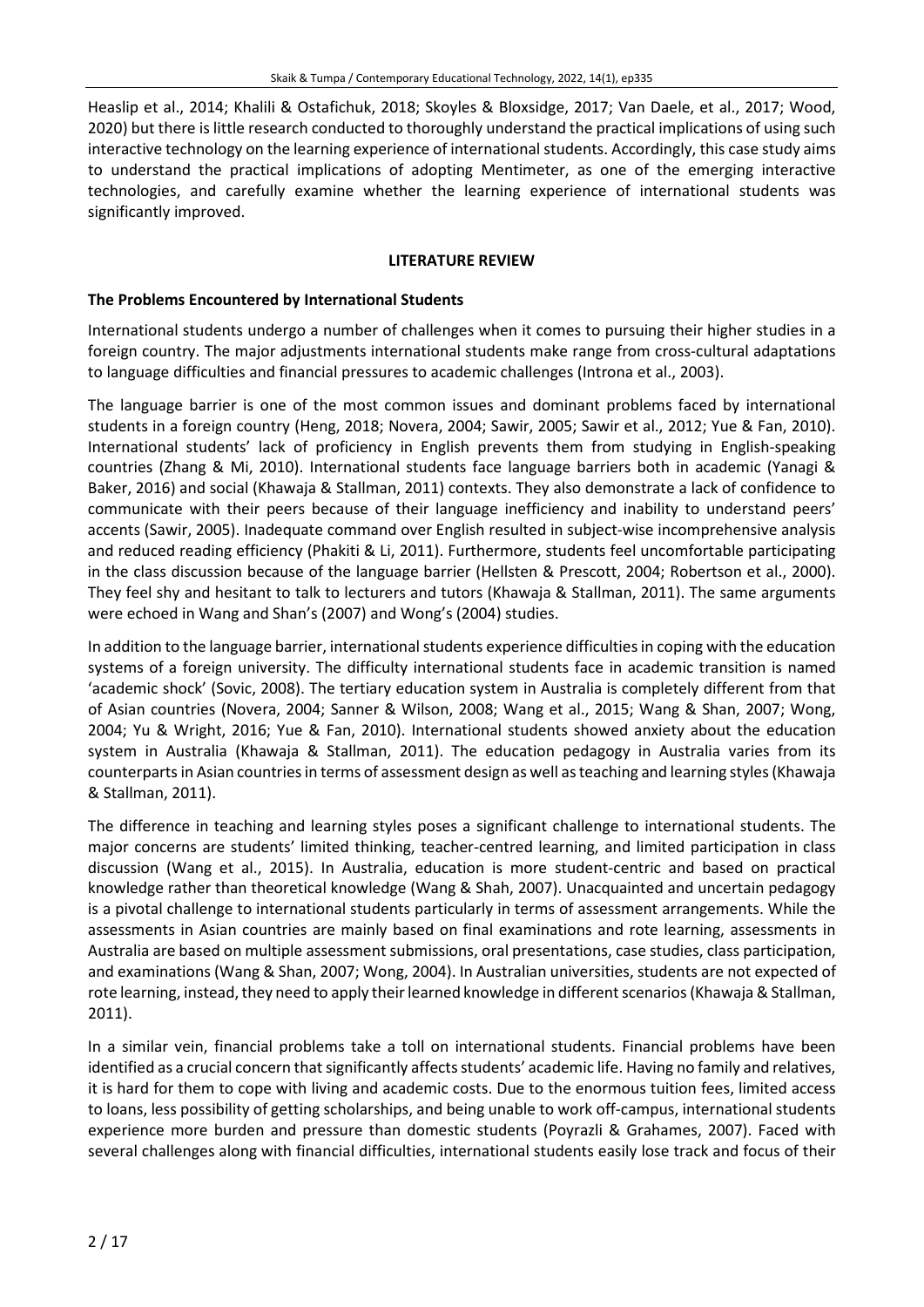studies while working to make their survival in a foreign land. Similar conclusions were reached in the study of Cowley and Hyams-Ssekasi (2018).

In addition to language, academic and financial barriers, the psychological stress of international students has been on the rise. The psychological issues include problems in relationships, poor friendship, depression, and a high level of anxiety (Kambouropoulos, 2014). Psychological distress stems from various social-cultural challenges including culture shock, loneliness, worry, and ruminations (Yu & Wright, 2016). International students' initial stages of their sojourn are not a period of excitement rather associated with adverse psychological stress leading to cultural shock (Gomes et al., 2014). International students suffer more from psychological distress than domestic students in academic and social adjustments (Andrade, 2006) as they face many challenges in a foreign land. During their initial sojourn, they are highly affected by loneliness and anxiety. Loneliness and disconnectedness were perceived extremely by internationalstudents because of the lack of friendship, especially with their Australian peers. This problem can largely be attributed to their language barrier (Kambouropoulos, 2014).

Taken together, international students face several academic and non-academic challenges. Therefore, it is highly likely that these students may feel disengaged, demotivated in their studies, and frustrated which may easily side-track them from their studies.

## **The Evolvement of Interactive Technology**

It is a daunting task forinstructorsto gauge students' understanding of materialsin large classrooms(Funnell, 2017; Van Daele et al., 2017). Sometimes, students feel reluctant to raise their hands and ask questions (Kuritza et al., 2020) which may negatively impact their class engagement and learning. To address this issue, the Audio Response System (ARS) has been used since 1985 to promote student-teacher interaction in small and large classrooms (DeBourgh, 2008; Duggan et al., 2007). The extant literature implies a range of names for ARSs such as student response systems (Cain et al., 2009), immediate response systems (Yourstone et al., 2008), electronic feedback systems (Brady et al., 2013), classroom communication systems (Paschal, 2002) and classroom performance system (Petersohn, 2008). ARSs have the potential to bring a pedagogical shift from a teacher-centred to student-centred learning environment and promote active learning. In addition to that, ARSs render a plethora of advantages such as tracking and maintaining in-class engagement levels, evaluating the effectiveness of individual lectures, and understanding students' learning experiences(Blasco-Arcas et al., 2013; Kulatunga & Rameezdeen, 2014).

There are two types of ARSs used in higher education: clickers and online tools (Funnell, 2017). 'Clickers' is one of the popular student response systems which has been discussed extensively in the literature. Clickers were first introduced in the 1960s (Hunsu et al., 2016), however, the commercial utilisation of clickers has not started until 1992 (Abrahamson, 2006). Secondary and post-secondary education have realised clickers' benefits in classrooms since 2003 (Abrahamson, 2006) and clickers have substantially evolved in terms of capacities, forms, and availabilities (Hunsu et al., 2016). Clickers require a small hand-held device, known as clickers, and a computer software program that receives signals from the handheld device (Fies & Marshall, 2006). Relevant software needs to be installed on the presentation computer and a dongle used for wireless connectivity. TurningPoint and iClicker are a few examples of this technology (Funnell, 2017). Clickers have gained enormous popularity in teaching and learning pedagogy (Blasco-Arcas et al., 2013; Kulatunga & Rameezdeen, 2014; Reay et al., 2005). This technology promoted a high level of interactivity with peers and teachers, fostered collaborative learning, and increased engagement in the classroom (Blasco-Arcas et al., 2013).

In the past few years, online advanced ARSs have emerged including Poll Everywhere, Mentimeter, and Socrative. Unlike clickers, the online ARSs are cloud-based, and students can bring their own devices for class participation. The tools serve as a "middleman" to receive, tabulate and present the data collected. In this study, the authors selected a case study whereas Mentimeter was used. This user-friendly tool does not require setup or installation which alleviates a lot of hassle in installation (Rudolph, 2018).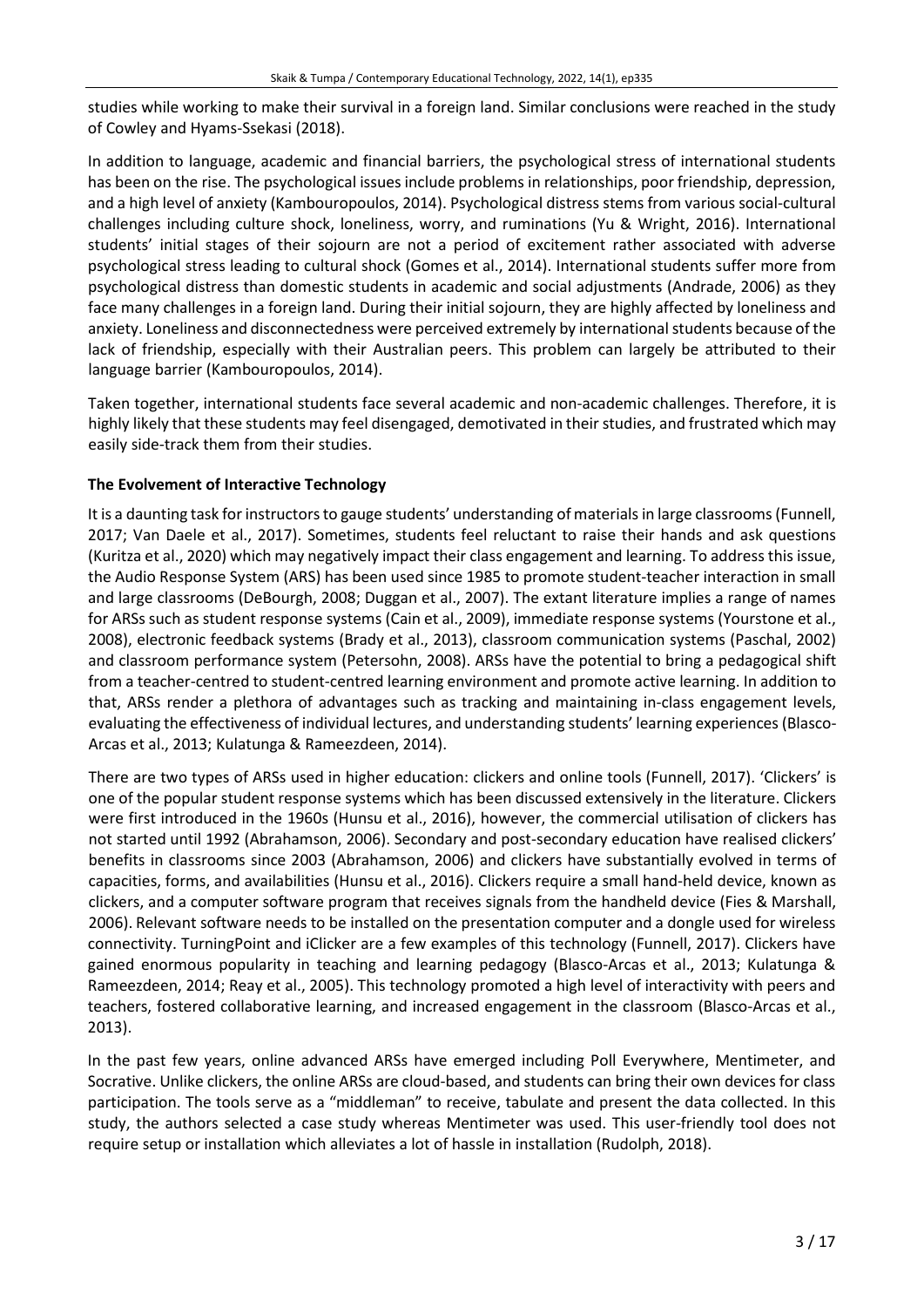#### **Using Mentimeter in Education**

Mentimeter facilitates developing interactive slides for use in classrooms. Students can connect to the slides by using any device connected to the internet, such as smartphones or laptops. Students are required to enter a six-digit code to respond to the questions, pose questions on the screen or make any comment anonymously (Mayhew, 2019). Educators can design the presentation in the Mentimeter platform online to suit their requirements. The advanced quiz functionality is one of the most popular features of Mentimeter where students can compete in an entertaining environment. Another interesting feature of Mentimeter is the utilisation of word clouds which is a fun way to engage students and understand their perceptions or assess their knowledge about the learned content (Mayhew, 2019).

A case study conducted by Lin and Lin (2020) examined the use of Mentimeter in light of specific communication theories and its impact on the teaching effectiveness and enhancement of educational communication skills. The study revealed that the tool improved the process of recapping. Another study found that the utilisation of Mentimeter was well received by medicalstudents who found the tool beneficial in improving their understanding of historically complex concepts and preparing them for their exams (Kuritza et al., 2020). The study also revealed that real-time feedback helped students understand their knowledge retention. Wood (2020) surveyed and interviewed undergraduate geography students to understand their attitude and reaction towards Mentimeter. In this study, students conceded that Mentimeter was very helpful to gauge their understanding of the material taught, make the classroom more exciting and engaging, improve their participation and allow them to compare their answers with their peers.

Although Mentimeter reduces logistics in comparison to clickers (Van Daele et al., 2017), Funnell (2017) empirically investigated the relative effectiveness between clickers and online ARSs such as Mentimeter or Socrative, or a combination of both. Two cohorts of medical students were surveyed to examine their experiences in using clickers and online ARSs. Online ARSs, especially the Mentimeter's word cloud feature induced significant excitement in the class. The cohort using Mentimeter expressed increased levels of satisfaction and confidence compared to the other cohort using clickers. Van Daele et al. (2017) studied the impact of using Mentimeter in teaching the second-year bachelor students of Applied Psychology. The study revealed that the tool helped students engage more effectively in the classroom by allowing them to ask questions anonymously. Similarly, Khalili and Ostafichuk (2018) conducted a pilot study on using Mentimeter and found that students were more comfortable asking questions via Mentimeter rather than asking verbally. The study concluded that the tool addressed the different needs of students.

From the academics' point of view, Mentimeter was found easy to use, as it did not entail any special software or hardware (Funnell, 2017; Van Daele et al., 2017). Wood (2020) divulged that the experience of academics was dependant on their teaching styles and their previous experience with Mentimeter. Wood (2020) further argued that Mentimeter should be integrated across the programme so that students and teachers can use the tool effortlessly.

Although Mentimeter has exhibited its potential to improve students' engagement, interaction and make them feel included in the classroom, existing literature indicates some potential limitations including the need for a stable internet connection (Funnell, 2017; Lin & Lin, 2020; Van Daele et al., 2017) and supportive technology (Wood, 2020). Educators warned that the anonymity feature makes it difficult to identify a particular student based on their contribution and engagement level (Lin & Lin, 2020). Kuritza et al. (2020) asserted that the anonymity feature may encourage some students to be free riders and they may feel reluctant to contribute their answers.

#### **RESEARCH METHOD**

A single qualitative case study approach was adopted in this research. The case study is one of the most frequently used methods which helps to explore a phenomenon in a 'real-life context' (Baxter & Jack, 2008; Yazan, 2015). By using a single case study approach, thisresearch aimsto investigate the practical implication of using Mentimeter on the learning experience of international students. The data were collected through two main sources: 1) first-hand observation, and 2) analysis of available secondary data. The first-hand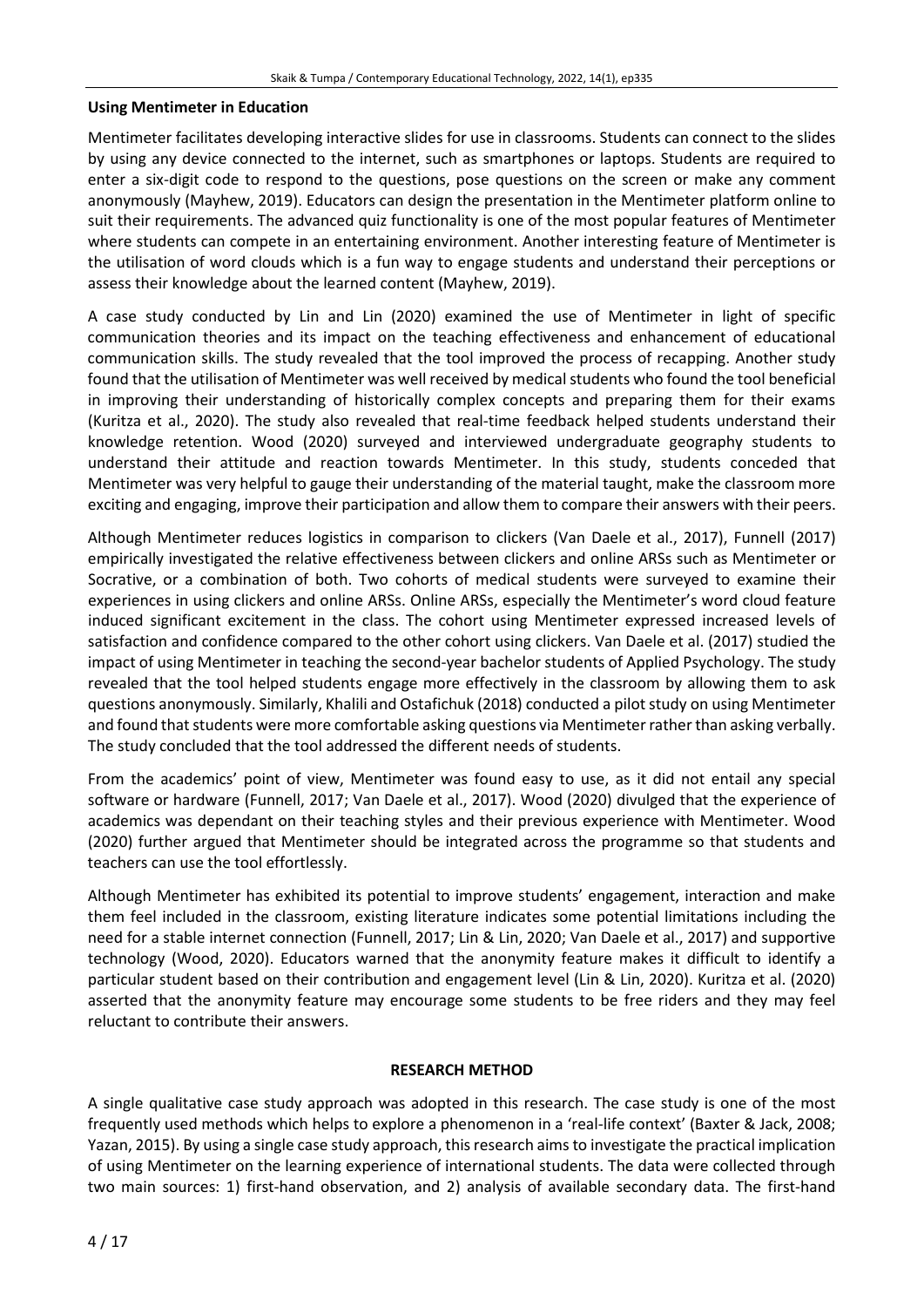observation was made by the first author who was also involved in coordinating and teaching the unit. The secondary data were mainly retrieved from the unit metrics as well as the interim and final unit evaluation surveys. In both surveys, students were provided with several 5-point Likert scale questions and two openended questions. The quantitative data were analysed using descriptive statistics while the qualitative data from open-ended questions were coded and thematically analysed using NVivo.

#### **Validity and Credibility**

In qualitative research, validation is the process of determining whether the results are accurate from the researchers', participants', or readers' points of view (Creswell, 2009). One of the ways of increasing the credibility of qualitative case studies is triangulation (Yin, 2014). Triangulation involves the use of multiples sources to obtain rich data to increase the conformity of the research results (Regmi, 2014). In this study, data triangulation was employed. Data triangulation "involves the collection of data from different types of people, including individuals, groups, families, and communities, to gain multiple perspectives and validation of data" (ONF, 2014, p. 545). In this study, multiple data sources were used. The firsthand observation was used as the first source to triangulate the data collected through the two surveys. The surveys used a range of questions to triangulate the results of the observation. The findings of the three data sources appeared to have a good alignment as evident by the results of the study.

## **Code Reliability**

To improve the trustworthiness of the coding process of the open-ended questions, the process discussed in Lincoln and Guba (1985) was closely followed. Once the authors screen all of the data from the open-ended questions, initial coding was conducted. This process involved the initial production of codes with keep revisiting the data. Initial coding was conducted on a spreadsheet then exported to NVivo for further review and analysis. The coding review process was conducted through peer debriefing between the two authors to improve the credibility of the process (Nowell et al., 2017). Both authors gave full and equal attention to the data of the open-ended questions (Nowell et al., 2017). Individual extracts of data were inserted in the findings as many times as deemed relevant (Nowell et al., 2017). Subsequently, themes were formed inductively without trying to fit into any pre-existing coding framework as discussed in Nowell et al. (2017). Both authors then reviewed the themes concerning the objectives of the research. While reviewing themes, some of the themes were excluded as there were not enough data to support that. Upon reviewing the themes, the authors wrote a detailed analysis of each theme. Both authors reviewed the names of themes, and the themes were not finalised until they were read and scrutinised by both of the authors. Through peer debriefing, both authors agreed on how to present the themes to complete the story which ultimately addressed the research objectives. Both authors also revised the names of the themes several times. Finally, the report was established. The discussion of the findings involved quotes where relevant.

# **The Context**

The full version of Mentimeter was introduced in the second term of 2018 in a postgraduate research methods unit nested within the Master of Project Management course at an Australian university. In that term, 241 international students enrolled in the unit across four metropolitan campuses as compared to 81 students enrolled in the previous term. The unit was delivered weekly via two-hour lectures and two-hour tutorials over twelve weeks. Six lecturers were involved in the delivery of the unit including the first author.

In the previous offerings of the unit, it was noted that the class attendance and in-class participation were relatively low. To address the low engagement, the unit coordinator, informed by the literature findings, decided to introduce Mentimeter as an interactive tool. The unit coordinator attributed the lack of engagement to multiple factorsincluding the dry nature of the unit and traditional teaching strategies as well as cultural and language barriers facing international students. As such, it was hypothesised that the introduction of an interactive tool such as Mentimeter in classes would address these challenges and transform the classroom into a more vibrant student-centred environment.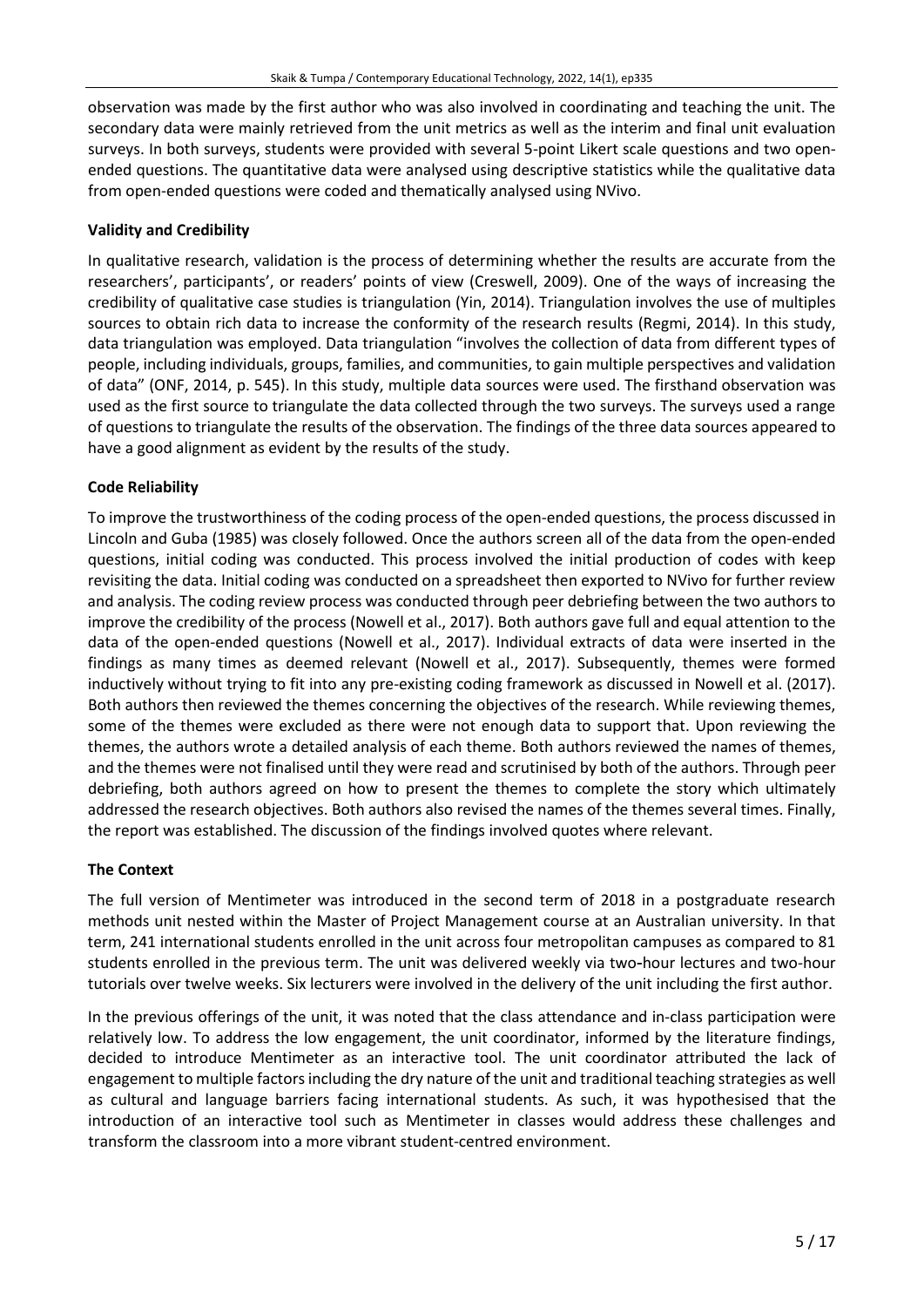#### **The Approach to Using the Tool in Lectures**

The full team license of Mentimeter was procured in term 2, 2018. The team license facilitates sharing of the prepared interactive slides with other teaching staff. Two weeks before the start of the term, the unit coordinator introduced the tool to the teaching team and delivered a training session to help them get started. To reinforce the objective of student-centred learning, a semi-flipped class model was also adopted. Students were requested to review the static lecture slides along with a short video and come prepared to each class. The lecturer then started his presentation with a few interactive questions using Mentimeter to gauge the level of student preparation and understanding of key concepts so the lecturer could adapt his delivery plan according to students' needs. The lecturer also posed interactive questions at different times throughout the lecture to maintain the interactive vibe in the classroom and reinforce student understanding. In case of a significant disparity in students' answers to a certain question, the lecturer posed the same question again but required the students to discuss the posed question in pairs before proceeding to the second attempt. Aided by Mentimeter, it was handy for the lecturer to visually compare the two answers via a bar chart diagram to demonstrate the learning development of students.

Throughout the lecture timing, students were allowed to pose anonymous questions or make comments relating to the presented content. A notification of the posed questions appeared instantly on the screen and the lecturer had the discretion to pause teaching to answer the posed questions or wait until the end of the lecture to answer all posed questions during the Q&A session. Towards the end of the lecture, students were requested to participate in a competitive quiz of several questions ranging between 6-10 questions in each lecture. The quiz was used as a formative assessment of student learning, and it provided students with one more opportunity to polish their understanding of the learned concepts in the lecture. To participate in the quiz competition, students had to choose unique avatars and provide nicknames to participate in the quiz. The winner of the quiz was calculated automatically by the tool based on the accuracy and speed of posting the answers. A leader board of the top participants wasshown on the interactive slides after completing each patch of quiz questions.

#### **CASE STUDY FINDINGS**

#### **Firsthand Participant Observations**

The first author happened to be the unit coordinator of the unit examined in this case study. As observed, it was the first time for the teaching team to use interactive technology in this unit. As such, it took the unit coordinator a few days to navigate through the tool features and start developing interactive slides before the commencement of the term. One of the six lecturers involved in the unit in that term was reluctant to use Mentimeter preferring the traditional method. There was also a disparity among other lecturers regarding their engagement with the tool. Furthermore, it took students a few weeks to become familiar with the embedded semi-flipped class approach which was much easier to implement by using Mentimeter. It was apparent that the embedded questions within the slides as well as the quiz competition have motivated students to make an extra effort into the unit and play an active role in the lectures. In addition, the interactive slides facilitated the inclusion of many formative assessments during the lecture timing which informed necessary ad-hoc adjustments to the lecture delivery by focusing on complex concepts that the students seemed to struggle with.

The interactive slides helped keep students involved, engaged, and entertained. The class environment became much more dynamic and interesting with many moments of fun and humour as a result of student contribution and interaction with the slides. Students appreciated the anonymity offered by the tool. The number of questions raised in lectures via the tool increased drastically as compared to the preceding term where students were reluctant to ask questions orally. However, a few students opted not to engage and used their mobile phones for non-related purposes. Sometimes, a few students needed to move around and recharge their mobile phones which was a bit distracting to the class. It was also observed that many anonymous questions raised in the lecture were not directly relating to the presented content but mainly seeking clarifications about forthcoming assessment tasks.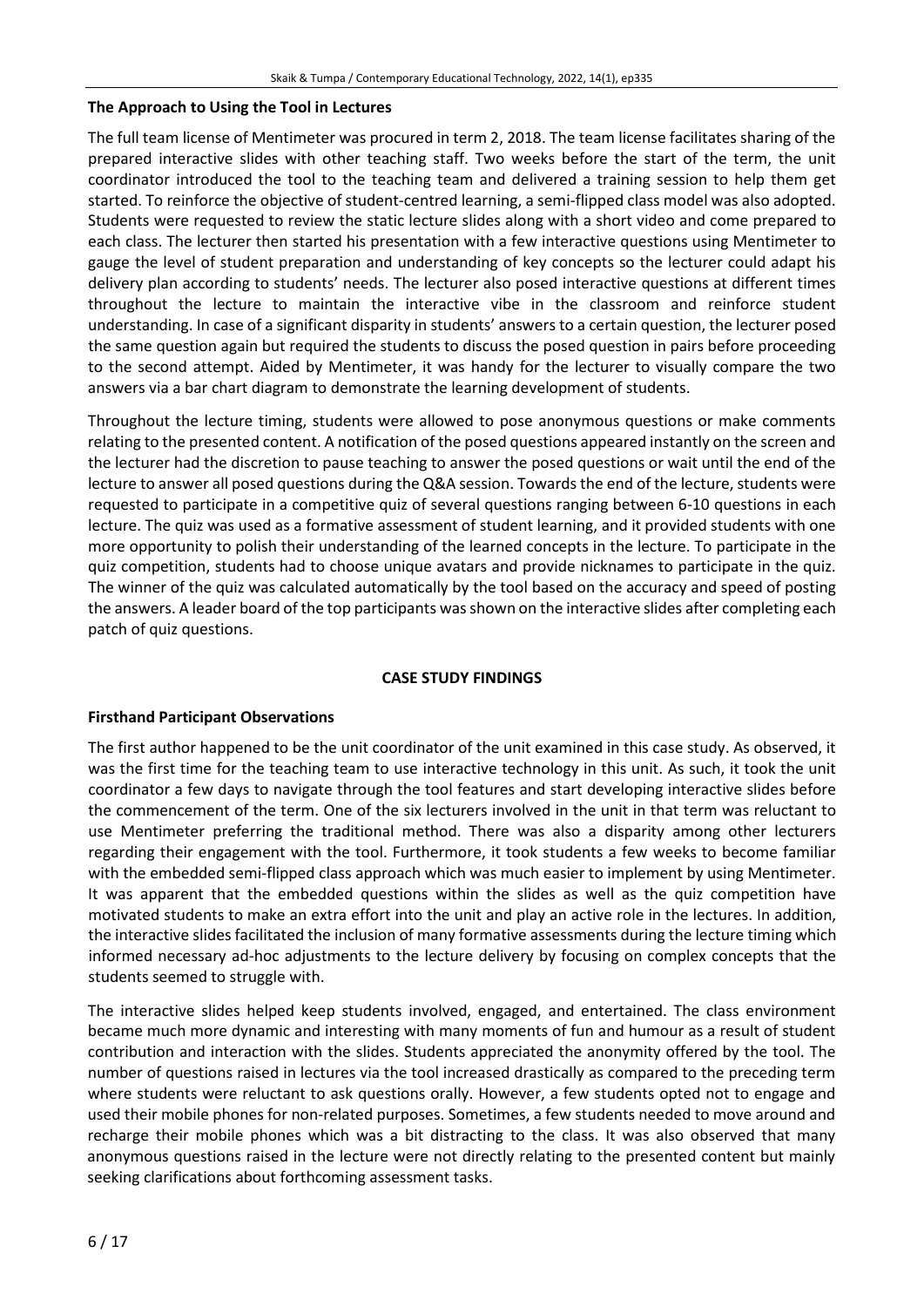| Skaik & Tumpa / Contemporary Educational Technology, 2022, 14(1), ep335 |
|-------------------------------------------------------------------------|
|-------------------------------------------------------------------------|

| Question                                              |    |    |     |     |     | Mean | SD   |
|-------------------------------------------------------|----|----|-----|-----|-----|------|------|
| Mentimeter improved my learning experience            |    |    | 16  | 57  | 76  | 4.28 | በ ጸ4 |
|                                                       | 3% | 1% | 10% | 37% | 49% |      |      |
| The unit design increased my motivation to learn      |    |    | 6   | 75  | 68  | 4.29 | በ 79 |
|                                                       | 3% | 1% | 4%  | 48% | 44% |      |      |
| My Lecturer in this unit helped me to learn           |    |    |     | 52  | 94  | 4.50 | 0.83 |
|                                                       | 3% | 0% | 3%  | 34% | 61% |      |      |
| Adopting semi-flipped class model in lectures helped  |    |    |     | 84  | 48  | 4.10 | በ ጸዓ |
| me to learn                                           | 3% | 1% | 11% | 54% | 31% |      |      |
| Overall, I am satisfied with the quality of this unit |    |    | 8   | 87  | 56  | 4.23 |      |
|                                                       | 3% | 0% | 5%  | 56% | 36% |      |      |

#### **Table 1.** Interim survey results on a 5-point Likert scale

The tool seemed to have a positive impact on student academic achievements. The student success rate increased from 93 percent in the previous term to 98 percent in the term where the tool was used. Likewise, the overall average grades significantly increased from 56 percent to 70 percent. Furthermore, complete elimination of student vulnerability to academic misconduct was achieved in comparison to the preceding term where 30 suspicious cases were reported. In addition, the average attendance rate significantly increased to an average of 80 percent as compared to 25 percent in the previous term.

#### **The Interim Student Evaluation**

During the middle of the term, an anonymous interim online survey was disseminated to all students enroled in the unit to get feedback about their learning experience in the unit until then. The survey aimed to identify areas of improvement in the unit delivery that could be taken into consideration for the remainder of the term. The survey included a few five-point Likert scale questions to rate their level of agreement as follows: 1: strongly disagree, 2: disagree, 3: neither agree nor disagree, 4: agree and 5: strongly agree. In addition, the survey included a few open-ended questions aiming to collect richer data from students. 155 students attended this survey with a response rate of 64 percent. **Table 1** demonstrates the results from that survey.

By analysing the numerical data, the mean of student responses was calculated against each question to measure the central tendency. The mean of each question was above 4, which indicated that students were satisfied with the unit design, the quality of teaching, and the adoption of the semi-flipped class model. The standard deviation of each aspect shows that the individual responses, on average, were below 1 point away from the mean, which indicates that most surveyed respondents were satisfied with each aspect. The overall student satisfaction was calculated as 4.23 out of 5 which is higher than the university benchmark, currently set at 4. Students were also asked to rate the extent of their agreement that Mentimeter improved their learning experience. 49 percent of the surveyed students strongly agreed and 37 percent agreed that Mentimeter has improved their learning experience with a calculated mean of 4.28. In addition, 95 percent ofstudents were satisfied that the lecturer helped them to learn with a calculated mean of 4.5 out of 5, being the most satisfactory aspect in the unit. 92 percent of students were satisfied that the unit design increased their motivation to learn.

Furthermore, students were also asked an open-ended question: "*What are the best aspects of this unit?*". A thematic analysis was conducted, and allstudents' comments were coded. In addition, a frequency analysis was conducted which indicated that Mentimeter was explicitly mentioned in 37 out of the 155 given comments amounting to 24 percent which validates the findings from the Likert Scale questions. Students valued the quality of teaching, regular feedback, support from teaching staff, and the engaging and motivating class environment, all of which are connected to the introduction of Mentimeterin the classroom. One student highly regarded the use of Mentimeter and associated quiz feature by saying: *"Mentimeter is* the main aspect of the unit. It really helps me to share my views and thoughts about the subject and the quizzes conducted in the lecture classes are also a great move to know each topic in the subject". Another student indicated that the tool addressed the social barrier problem by stating "*Mentimeter is one of the best* things I find really interesting in this unit. I can express my ideas, questions without any hesitation". A third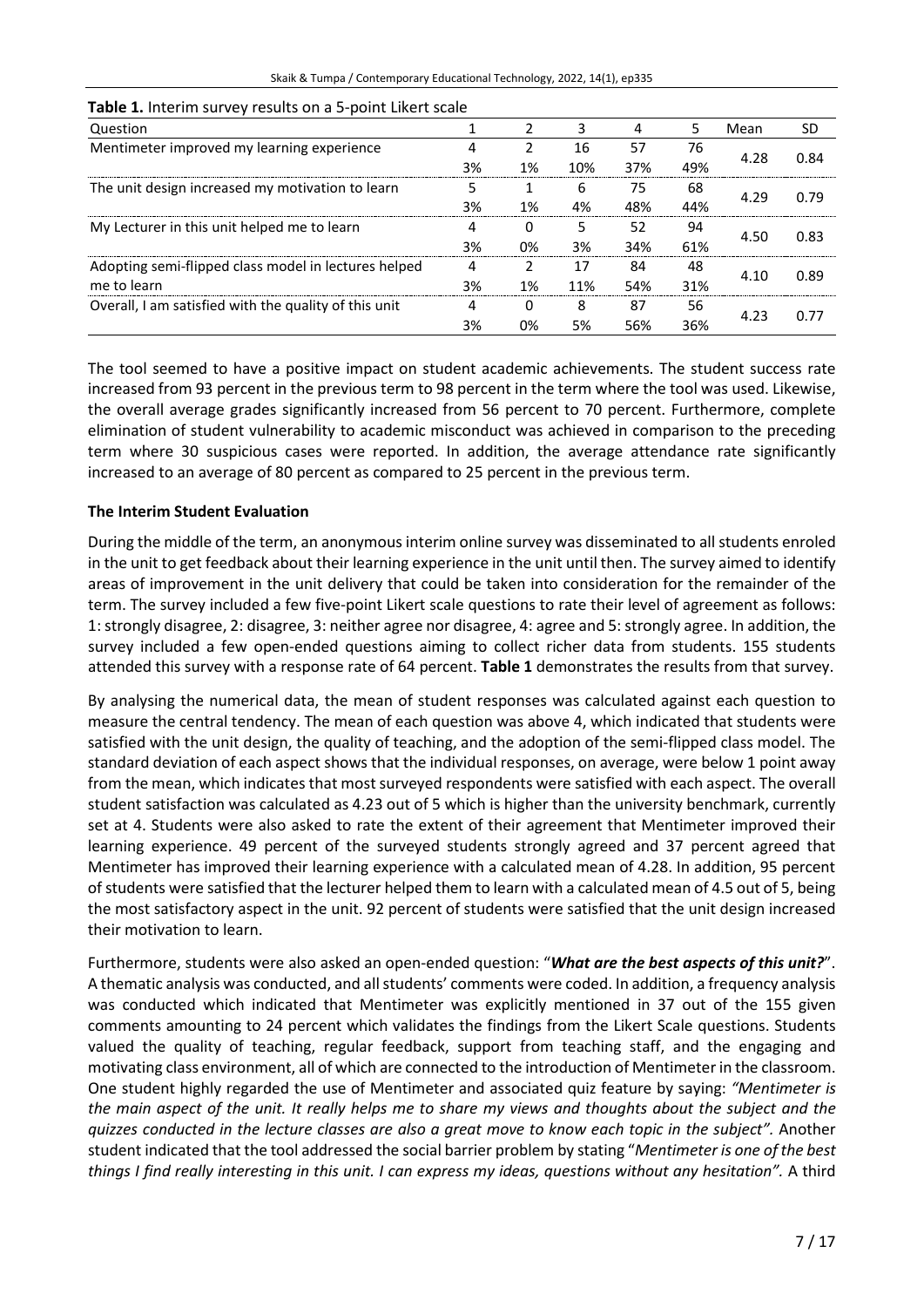#### **Table 2.** The themes and associated codes of the open-ended questions

| Themes and codes                                                               | Frequency    |
|--------------------------------------------------------------------------------|--------------|
| The improved attainment of the unit learning outcomes                          | 17           |
| Improved learning abilities                                                    | 4            |
| Increased knowledge                                                            | 4            |
| Dynamic learning environment                                                   | 4            |
| Improved learning experience                                                   | 5            |
| The enjoyable learning experience                                              | 23           |
| Enjoyable lecture classroom                                                    | 5            |
| Interesting learning environment                                               | 9            |
| Innovative and engaging way of learning                                        | 5            |
| Integrative class environment                                                  | 4            |
| The increased motivation for learning                                          | 15           |
| Improved engagement                                                            | 2            |
| Encouraged participation in lecture                                            | 9            |
| Increased motivation                                                           | 4            |
| The active learning facilitated by the quiz feature                            | 14           |
| Spontaneous participation through quiz feature                                 | 7            |
| Learning through quiz                                                          | 2            |
| Helpful quiz                                                                   | 1            |
| Encouraging quiz                                                               | 2            |
| Recapping content through quiz                                                 |              |
| Interesting quiz                                                               | $\mathbf{1}$ |
| The facilitation of teacher-student two-way communication and instant feedback | 14           |
| Instant feedback                                                               | 2            |
| Two-way communication between students and lecturers                           | 3            |
| Active discussion in class                                                     | 2            |
| Improved learning through two-way communication                                | 2            |
| Asking questions to lecturers without hesitation                               | 5            |
| The discouragement of cheating                                                 | 4            |
| Mentimeter discouraged cheating                                                | 3            |
| Increased motivation to improve integrity                                      | 1            |

student provided similar feedback by saying *"The use of Mentimeter is encouraging every student to participate in the class lecture".* Most interestingly, some students opined that Mentimeter was effective in maintaining their academic integrity**.** Specifically, those students commended the innovative way of teaching and the instant given feedback facilitated by the tool that deterred students from cheating in the unit. The themes and the associated codes are presented in **Table 2**.

In summary, **Table 2** shows six distinct themes that emerged from the analysis representing the key practical implications of using the tool as listed below:

- 1. The improved attainment of the unit learning outcomes.
- 2. The enjoyable learning experience.
- 3. The increased motivation for learning.
- 4. The active learning facilitated by the quiz feature.
- 5. The facilitation of teacher-student two-way communication and instant feedback.
- 6. The discouragement of cheating.

Regarding student responses to the second open-ended question "*What aspects of this unit are in most need of improvement?"*, the vast majority of students stated they are happy with the unit design and delivery approach and therefore no improvement is needed. One student, however, indicated that more student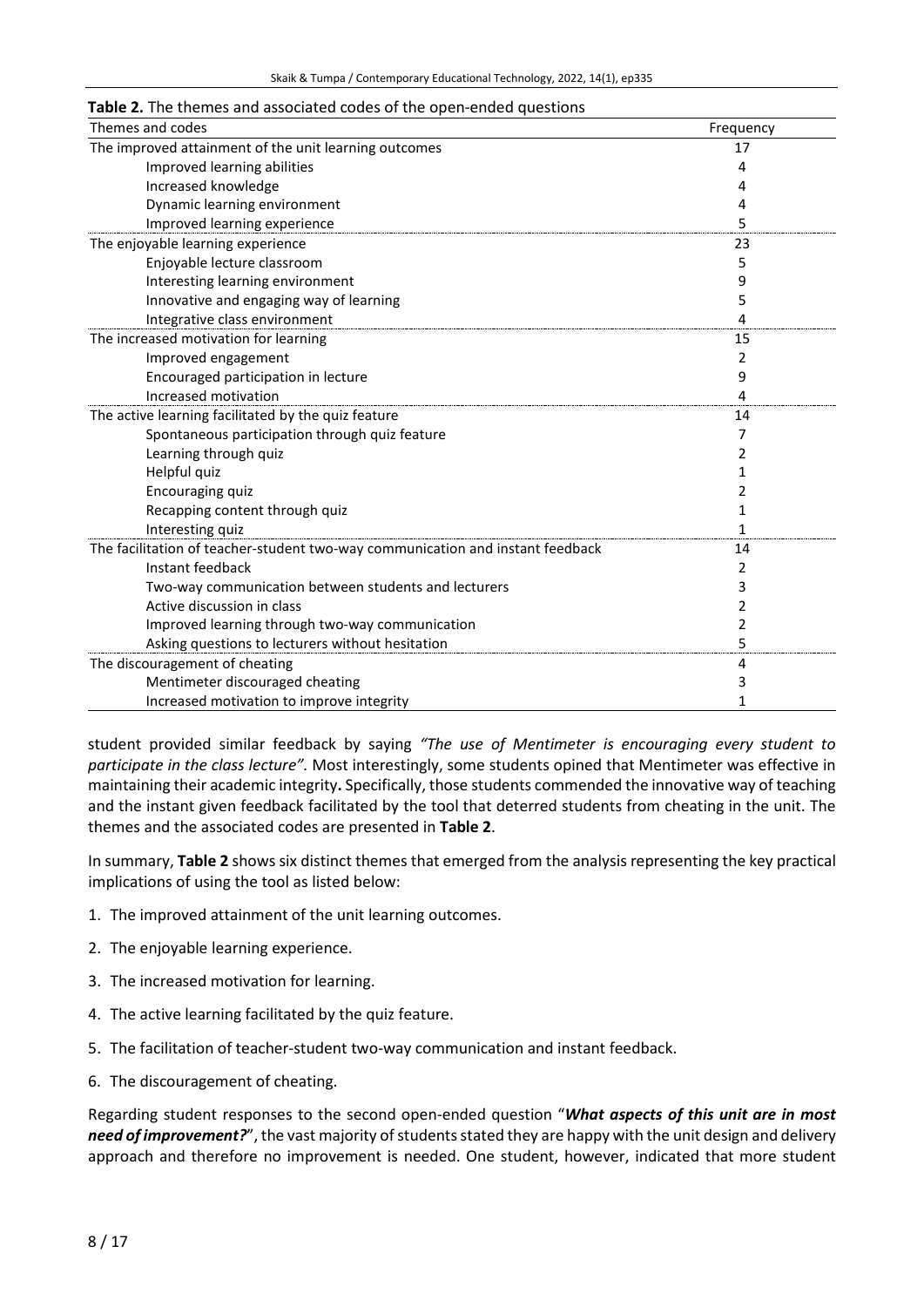

**Figure 1.** Word cloud of the best aspect of the unit as per the final evaluation

participation was needed in his class for Mentimeter to be used more effectively. Another student suggested the inclusion of all lecture slides in the interactive presentations.

# **Final Student Evaluation**

Towards the end of the term, students were asked to participate in a standard anonymous final evaluation survey regarding the unit. 146 students attended the survey with a response rate of 61 percent. The results revealed that the overall student satisfaction increased to 4.6 out of 5 as compared to 4.23 out of 5 in the interim evaluation and 4.4 out of 5 in the final evaluation of the preceding term. Furthermore, students were asked an open-ended question "*What are the best aspects of this unit?*". The survey collected 95 responses to this question, 44 responses (amounting to 46 percent) of which mentioned Mentimeter as the best aspect of the unit as compared to 24 percent of responses in the interim evaluation. Student responses are illustrated in the Word Cloud of **Figure 1**. The results indicate that the students, at the beginning of the term, were not familiar with the tool and it took them a bit of time to get used to the technology and the unfamiliar delivery mode. One student commented, "*Interactive lectures and tutorials with Mentimeter have been so* enriching and major attraction. This unit has been the best so far in my whole course of Project Management". Many other students made similar comments and asserted the enjoyable learning environment achieved by the use of the tool. Furthermore, a template analysis of student responses was conducted using the six themes generated from the interim survey as an initial coding template. The template analysis validated all the identified themes in the interim survey and there was no need to refine the themes further. In addition, the analysis suggested that no new themes relating to Mentimeter could be identified.

Regarding student responses to the second open-ended question "*What aspects of this unit are in most need of improvement?*", the results were almost identical to the result obtained from the interim survey where most students confirmed that they were satisfied with the delivery of lectures. However, one student suggested using Mentimeter in all lectures which indicates that the respective lecturer preferred to use static slides. Another student requested more interaction in tutorial classes which is understood given the fact that Mentimeter was only used in the delivery of main lectures.

#### **DISCUSSION**

This study aims to examine the practical implications of using Mentimeter on the learning experience of international students. This section discusses the identified practical implications and the key areas of improvement.

#### **The Improved Attainment of the Unit Learning Outcomes**

This study indicates that the introduction of Mentimeter had a positive impact on the students' attainment of the unit learning outcomes. The tool substantially increased the student success rate in the unit as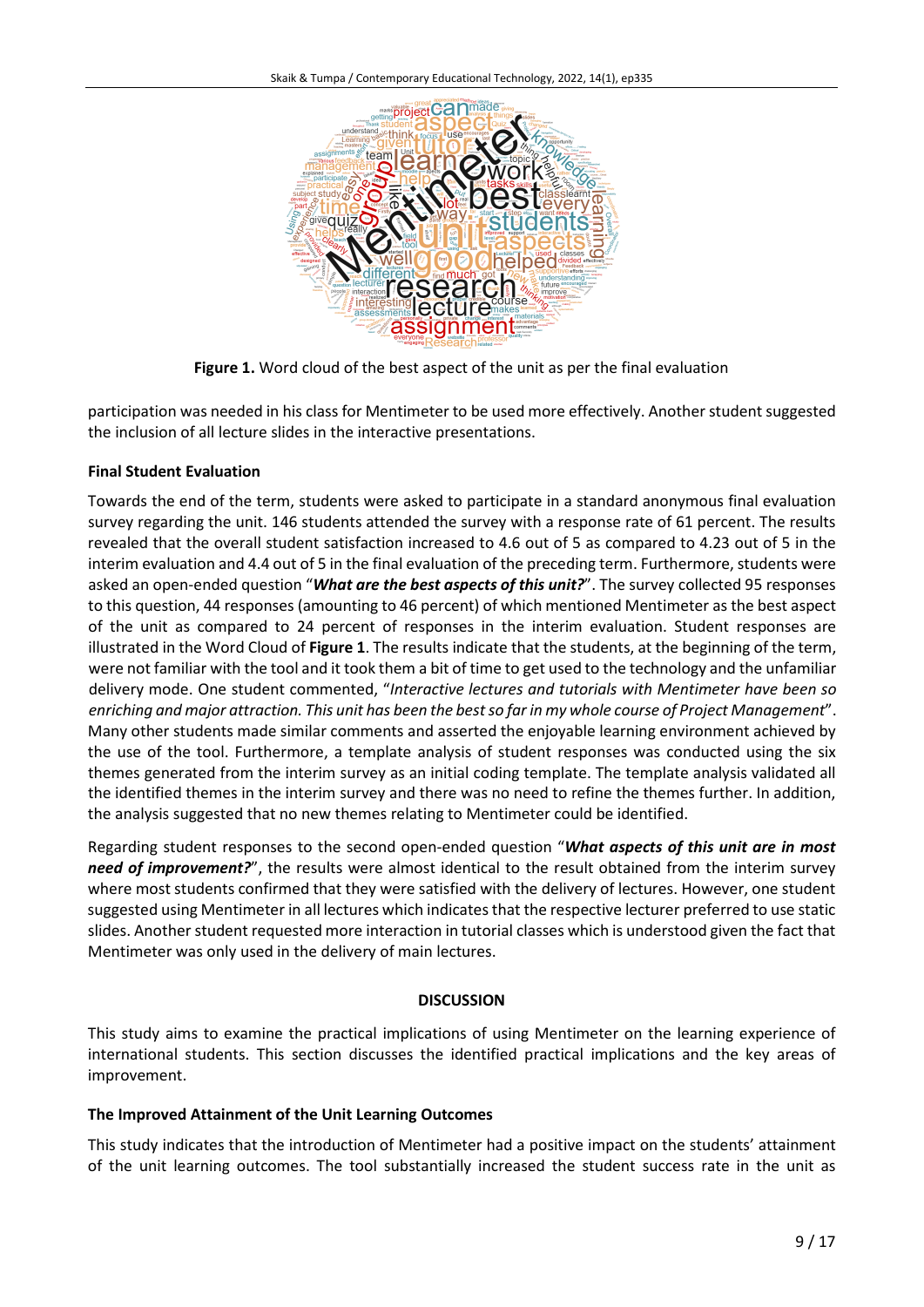compared to the successrate in the previousterm. The results also revealed that the tool helped the lecturers to be more effective in explaining complex concepts which was facilitated by students' willingness to learn and their active participation in the discussion. It was also beneficial in preparing students for assessments and conducting regular formative assessments to gauge the learning of students which is consistent with the findings of a previous study by Kuritza et al. (2020). In the final evaluation, one student commented "*Mentimeter is the best software to learn and understand the unit aspects and requirements*". Another student said, "*Mentimeter is a good tool which is used to encourage students to focus on their study".* This implication is of utmost importance to the international students who undergo several adjustments to cope with the unfamiliar education systems. The attainment of learning outcomes by the international students may be compromised because of their competing priorities such as external work commitments, settling in a new country, and study load (Brimble, 2016; Hosny & Fatima, 2014). Their ability to cope up with such challenges determined their academic success (Introna et al., 2003). It was therefore evident that the introduction of the interactive tool has helped address their needs.

## **The Enjoyable Learning Experience**

Teaching research subjects may be challenging and monotonous due to the dry nature of the content (Sillaots, 2014). However, it was evident that the employment of Mentimeter in this unit was perceived by students as a game-based tool that has brought significant excitement and joy to the class environment. In the final evaluation, one student said, "*Mentimeter was a great idea and it helped a lot to make the lectures interesting and dynamic*". Another student asserted that *"The interactive lecture using Mentimeter was an interesting way to learn".* This implication validates the findings of previous research that the tool was effective in making learning more enjoyable (Skoyles & Bloxsidge, 2017). Moreover, the use of visual representation by word clouds as facilitated by the tool attracted a positive reaction from the students which provided another layer of excitement during the lectures. This finding is consistent with the findings of a previous study by Funnell (2017). As tertiary education systems in Australia are entirely different from that of most Asian countries (Wang et al., 2015; Wang & Shan, 2007; Wong, 2004; Yu & Wright, 2016), international students face 'academic shock' (Sovic, 2008). The academic transition creates anxiety in international students (Khawaja & Stallman, 2011) which impedes their learning experiences. The findings of this study suggest that international students enjoy the learning experiences created by the interactive tool. The interactive tool made the class environment much more welcoming and enjoyable for the students. The evidence from this study implies that the interactive tool has the potential to ameliorate international students' learning experiences, thus enhancing learning abilities and knowledge.

#### **The Increased Motivation for Learning**

One of the most pressing reasons for deploying Mentimeter in higher education is to improve students' engagement and interaction in the classroom to stimulate the students' appetite to learn. The multiple positive comments from students inferred that Mentimeter promoted students' interaction, facilitated better engagement, enhanced class participation, reduced passive learning, and helped gauge their understanding of the content progressively. Students found the unit much more engaging and innovative as compared to all other units they have experienced as a result of introducing the interactive slides. One student responded to the final evaluation question about the best aspect of the unit by stating "*First and foremost is Mentimeter which encouraged me to attend classes*". Another student commented, *"The use of Mentimeter is encouraging every student to participate in the class lecture".* The latter comment was echoed multiple times by other students in the final evaluation. This implication resonates with a wide range of studies about the impact of Mentimeter on improving students' engagement (Gokbulut, 2020; Khalili & Ostafichuk, 2018; Skoyles & Bloxsidge, 2017; Van Daele et al., 2017; Wood, 2020). International students confront several challenges such as language barrier, different education systems, socio-cultural adaptation, various adjustments, transportation, finance, and many more (Gautam et al., 2016). These challenges are potentially significant in their ability to impact a student's confidence and concentration, thus causing them to become withdrawn or side-tracked from their studies (Cowley & Hyams-Ssekasi, 2018). Given the fact that international students face many academic and non-academic challenges, it is highly likely that these students may feel disengaged and demotivated in their studies which may lead them to leave their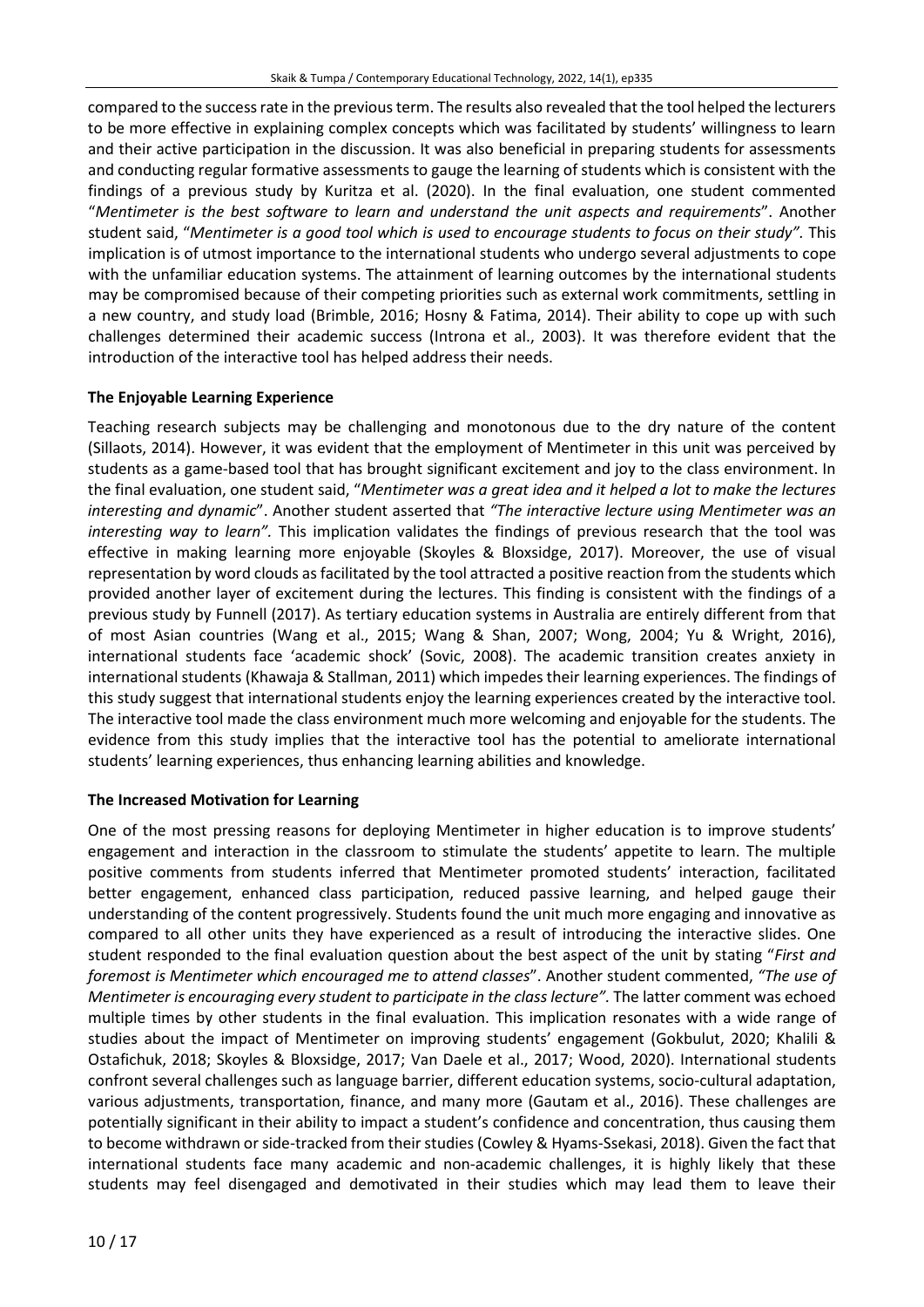universities at some point in time (Schulte & Choudaha, 2014). This study indicates that the interactive tool clearly encouraged the international students to attend the classes and improved their motivation.

## **The Active Learning Facilitated by the Quiz Feature**

The quiz functionality of Mentimeter enhanced students' learning and provided them with an interesting and engaging learning platform. Through some questions in the form of a quiz, educators can break up the monotonous environment of the class (Funnell, 2017). The quiz functionality of Mentimeter provided students with the opportunity for real-time feedback on their learning (Kuritza et al., 2020). The real-time quiz at the end of the lecture was valued by the students in this study as a means of recapping the learned content and reinforcing understating. One student commented in the final evaluation that "*The online* quizzes does [sic] not feel like a scary quiz but it feels more of a game that the student would want to *participate on. I personally find it useful and very engaging way to learn*". Another student said, "*Mentimeter interaction with real-time quiz was one of the interesting factors*". The use of the quiz feature in each lecture facilitated students' learning and active participation in the class activities. In most of the recent studies, the quiz feature of Mentimeter was emphasised as an added advantage (Funnell, 2017). One of the prevalent challenges international students face in a foreign education system is the language barrier. The international students' passive class participation can be attributed to the language barrier (Briguglio & Smith, 2012). They feel uncomfortable in participating in the class discussion because of their language barrier (Hellsten & Prescott, 2004; Robertson et al., 2000) which obstructs their active participation in the class discussion. This challenge seems to be diminished with the use of the 'quiz' functionality of Mentimeter. Not only did the quizzes help the international students recap their learned content, but they also substantially increased their class participation as evidenced by the students' comments. Therefore, the findings indicate that the quiz feature of the tool promoted their active learning and enhanced their enthusiasm to engage in-class activities.

## **The Facilitation of Teacher-Student Two-Way Communication and Instant Feedback**

Anonymity is one of the popular features of the Mentimeter tool. Students highly regarded this feature as their identities during class participation are not disclosed to their peers and lecturers. Mentimeter creates a user-friendly platform for students to ask anonymous questions directly to the lecturers (Van Daele et al., 2017). In this regard, a student left the following comment in the final evaluation *"we were not hesitated to ask questions*". In the same evaluation, another student stated "*It allowed me to post some basic silly doubts*". Many previous studies echoed the benefits of the anonymity feature (Funnell, 2017; Gokbulut, 2020; Khalili & Ostafichuk, 2018; Skoyles & Bloxsidge, 2017). With this feature, shy and anxious students in the classroom feel more comfortable and their participation in the class increases (Funnell, 2017; Skoyles & Bloxsidge, 2017; Wood, 2020) as students sometimes feel they are under pressure to ask or answer questions in the classroom which is an issue for certain cultures(Huang et al., 2008). Students can see other anonymous students' responses which create a more collaborative learning environment (Khalili & Ostafichuk, 2018). Furthermore, students highly regarded the instant feedback provided by their lecturers on their questions and answersto the posed questions as facilitated by the tool which is consistent with the findings of previous studies (Kuritza et al., 2020; Wood, 2020). A student commented in the final evaluation that "*I think Mentimeter introduced by the unit coordinator is very good for two-way communication and really helpful for learning in creative manner*". As previously discussed, the tertiary education systems in Asian countries are different from those of Australia. Asian countries' education systems are mostly teacher-centred while teachers in Australian universities follow a student-centred learning approach (Wong, 2004). The difference in teaching and learning style poses a significant challenge to international students (Wang et al., 2015). The language barrier further exacerbates the situation. Because of their language barrier, the international students are hesitant to speak in the class and as a result, they hardly communicate with teachers (Sawir, 2005) which may deter students from asking questions to their teachers. The implementation of the interactive tool demonstrates that students were comfortable asking questions to their teachers. The anonymity feature helped them ask questions without being exposed which seemed to be a sense of relief to the international students. The results suggest that the interactive tool helped make a connection between the teachers and the students which improved the communication between them. The students' comments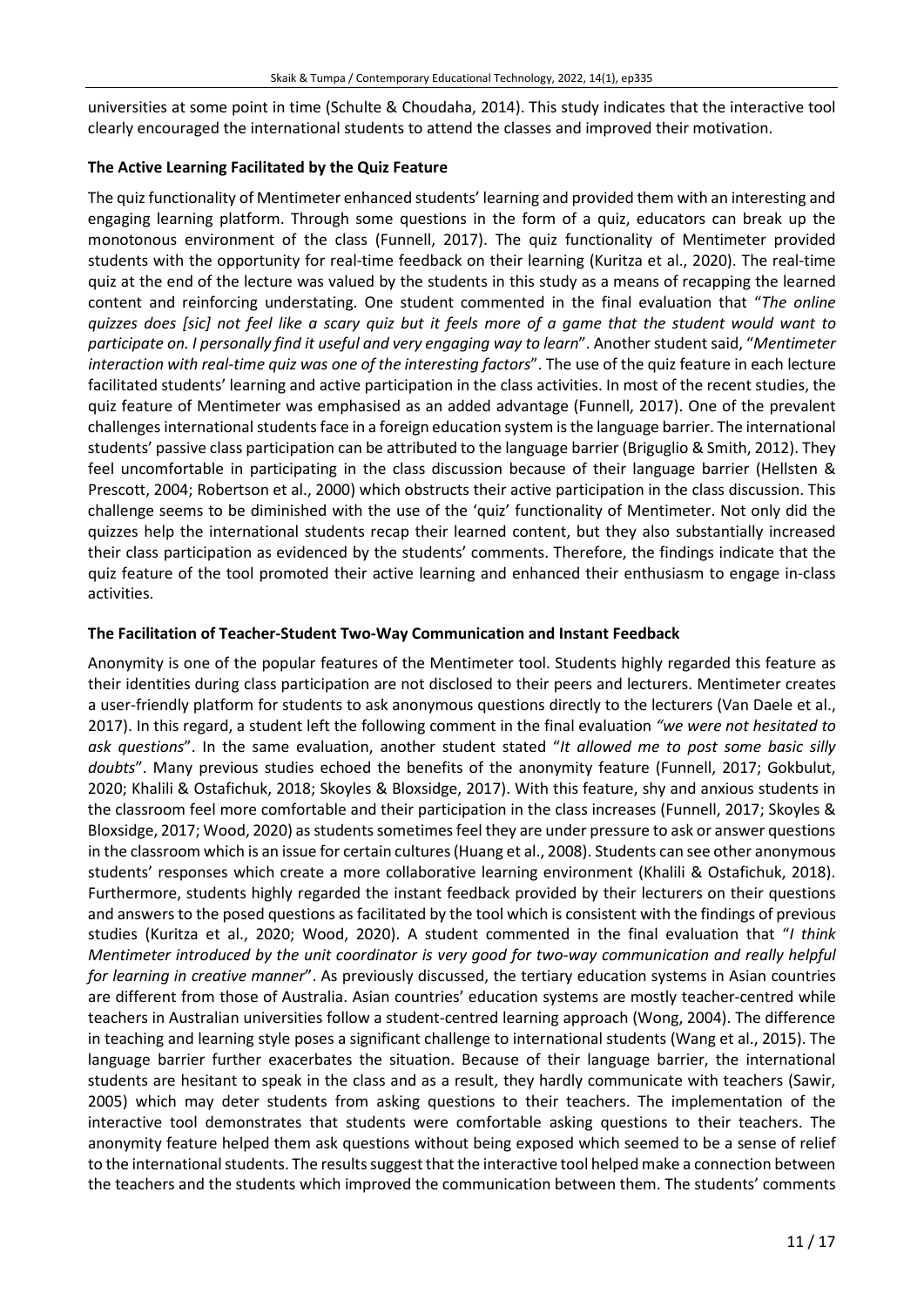indicate that Mentimeter facilitated two-way communication and the students felt more inclusive in the class.

#### **The Discouragement of Cheating**

One of the interesting findings of the study is that Mentimeter deterred students from cheating. A student commented in the interim evaluation "*Mentimeter and interactive class sessions encouraged me to keep my work original"*. Arguably, this is a significant implication since a recent study found that international students are more vulnerable to contract cheating (Bretag et al., 2014). Indeed, after the use of the tool for the first time, not a single suspicious case of contract cheating was reported as compared to 30 reported cases in the previous term. It could be argued that that the reduced number of academic misconduct cases can partially be attributed to the deployment of Mentimeter. By engaging in-class formative assessments using the tool, students developed a better understanding of the content and became more confident of their abilities to undertake the assessment tasks on their own. There is, however, a dearth of literature that examines the correlation between the implementation of student response systems in higher education and academic integrity, and this study can be a starting point to initiate further research.

## **Areas for Improvement**

Although the introduction of interactive technology provided students with numerous benefits as compared to the previousterms, there are some areasidentified in this case study that require attention. Both students and the teaching team needed to have adequate induction and training regarding the use of technology to use it effectively as intended. This finding is in line with the recommendation of a recent study by Hof (2020) who suggested providing teaching staff with proper digital support to use Mentimeter efficiently in the classroom. The use of the tool should be integrated with other measures to counter the observed limitations including, but not limited to, the introduction of the semi-flipped class model and linking assessment tasks with the lecture content. In this study, despite its obvious benefits, Mentimeter was inefficient to attract a few students to engage in the class. Rather, those students availed themselves of the opportunity for using their mobile phones in class for non-academic activities. It was also impossible to identify disengaged students or free riders because of the anonymity feature in the tool. This may, however, be mitigated by asking all students to provide their real names instead of nicknames when participating in the quiz competitions. Another potential problem of using interactive technology is that it may limit students' opportunity to share their thoughts verbally and improve their oral communication skills. This limitation, however, can be addressed by allowing students to discuss the learned content in small groups and embed oral presentations within the assessment tasks.

#### **CONCLUSION**

This case study demonstrated how interactive technology wasintroduced in teaching a research method unit to international postgraduate students and examined its practical implications and limitations on the learning of international students. The study advocated for the need of embedding interactive technology in contemporary education to stimulate students and improve their learning experience and attainment of learning outcomes. The study reveals that the introduction of interactive technology had a significant positive impact on student perceptions of their learning experience. The technology was very helpful in encouraging students to attend classes and stimulate them to actively participate in class discussions. The study suggests that the technology facilitates a swift pedagogical transition from a teacher-centred learning to a more student-centred environment. The international students perceived interactive technology as an innovative way of teaching and overcoming cultural and communication barriers. It encouraged them to attend classes and be active participants. It helped them feel included and understand complex topics in a joyful setting. The technology has shown excellent potential in stimulating students to genuinely engage in their studies and uplift their academic integrity. However, some students still opted to use their devices for non-academic activities which suggests that the tool on its own cannot stimulate all students to engage.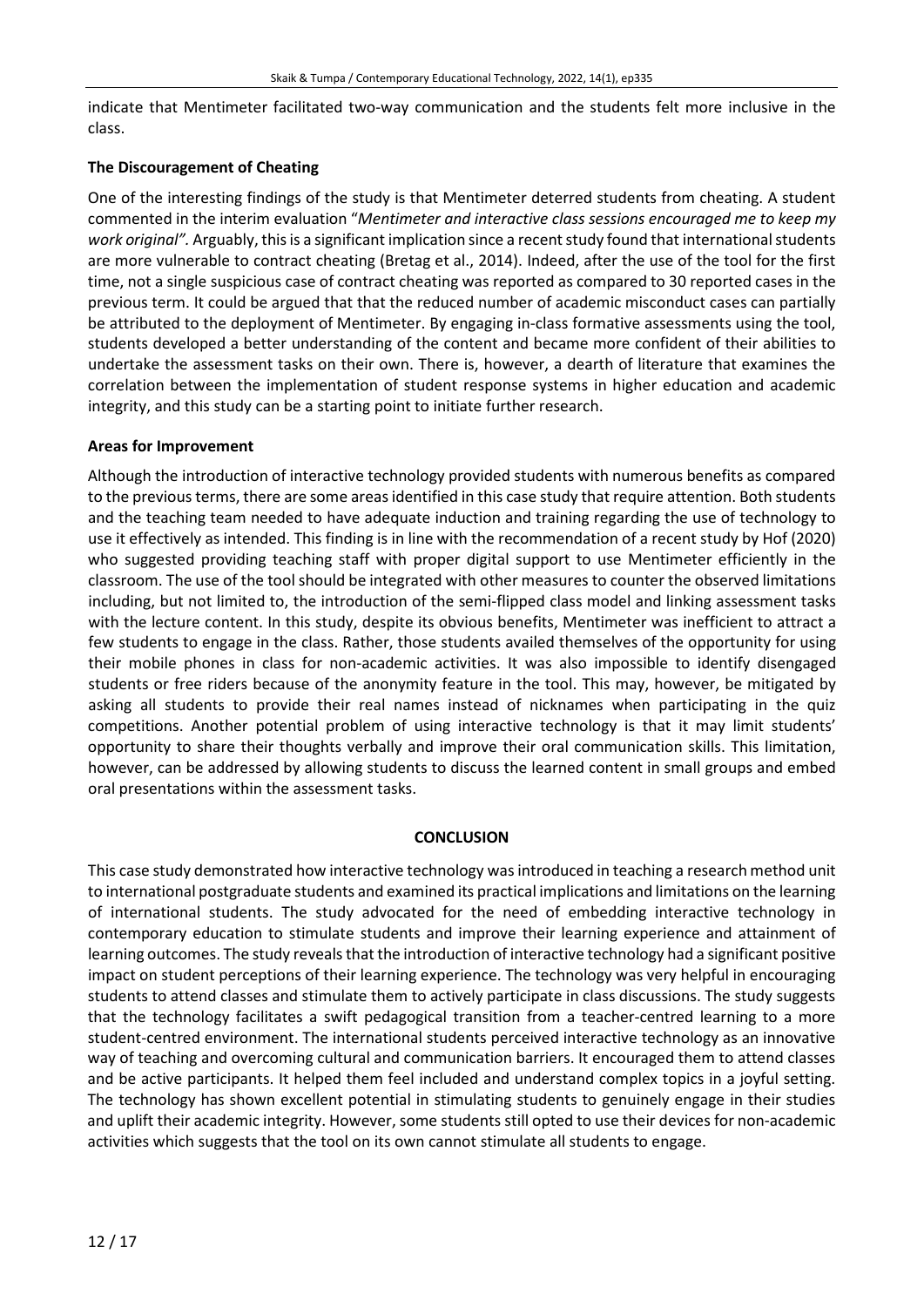#### **LIMITATIONS AND FUTURE RESEARCH**

The findings of this study have limitations considering that it was based on a single case study. The case study only examined one of the available tools and the scope of the research did not allow any comparison with othertoolsto evaluate their different features. However, thisresearch can be considered as a reference point for future studies. Specifically, further research is encouraged to examine and contrast the impact and challenges of using various interactive technological tools in different settings including undergraduate vs postgraduate, small vs. large classes, on-campus vs online classes, and international vs. domestic students.

**Author contributions:** All authors were involved in concept, design, collection of data, interpretation, writing, and critically revising the article. All authors approve final version of the article.

**Funding:** The authors received no financial support for the research and/or authorship of this article.

**Declaration of interest:** Authors declare no competing interest.

**Data availability:** Data generated or analysed during this study are available from the authors on request.

#### **REFERENCES**

- Abrahamson, A. L. (2006). A brief history of networked classrooms: Effects, cases, pedagogy and implications. In D. A. Banks (Ed.), *Audience response systems in higher education: Applications and cases* (pp. 1-25). Information Science. <https://doi.org/10.4018/978-1-59140-947-2.ch001>
- Andrade, M. (2006). International students in English-speaking universities: Adjustment factors. *Journal of Research in International Education*, *5*(2), 131-154. <https://doi.org/10.1177/1475240906065589>
- Baxter, P., & Jack, S. (2008). Qualitative case study methodology: Study design and implementation for novice researchers. *The Qualitative Report*, *13*(4), 544-559. <https://doi.org/10.46743/2160-3715/2008.1573>
- Blasco-Arcas, L., Buil, I., Hernández-Ortega, B., & Sese, F. J. (2013). Using clickers in class. The role of interactivity, active collaborative learning and engagement in learning performance. *Computers & Education*, *62*, 102-110. <https://doi.org/10.1016/j.compedu.2012.10.019>
- Brady, M., Seli, H., & Rosenthal, J. (2013). "Clickers" and metacognition: A quasi-experimental comparative study about metacognitive self-regulation and use of electronic feedback devices. *Computers & Education*, *65*, 56-63. <https://doi.org/10.1016/j.compedu.2013.02.001>
- Bretag, T., Mahmud, S., Wallace, M., Walker, R., McGowan, U., East, J., Green, M., Partridge, L., & James, C. (2014). 'Teach us how to do it properly!' An Australian academic integrity student survey. *Studies in Higher Education*, *39*(7), 1150-1169. <https://doi.org/10.1080/03075079.2013.777406>
- Briguglio, C., & Smith, R. (2012). Perceptions of Chinese students in an Australian university: Are we meeting their needs?. *Asia Pacific Journal of Education*, *32*(1), 17-33. <https://doi.org/10.1080/02188791.2012.655237>
- Brimble, M. (2016). Why students cheat. An exploration of the motivators of student academic dishonesty in higher education*.* In: Bretag T. (Ed.), *Handbook of Academic Integrity* (pp. 1-14). Springer. [https://doi.org/10.1007/978-981-287-079-7\\_58-1](https://doi.org/10.1007/978-981-287-079-7_58-1)
- Cain, J., Black, E. P., & Rohr, J. (2009). An audience response system strategy to improve student motivation, attention, and feedback. *American Journal of Pharmaceutical Education*, *73*(2), 21. <https://doi.org/10.5688/aj730221>
- Cowley, P., & Hyams-Ssekasi, D. (2018). Motivation, induction, and challenge: Examining the initial phase of international students' educational sojourn. *Journal of International Students*, *8*(1), 109-130. <https://doi.org/10.32674/jis.v8i1.154>
- Creswell, J. W. (2009). *Research design: Qualitative, quantitative, and mixed methods approaches* (3rd ed.). SAGE.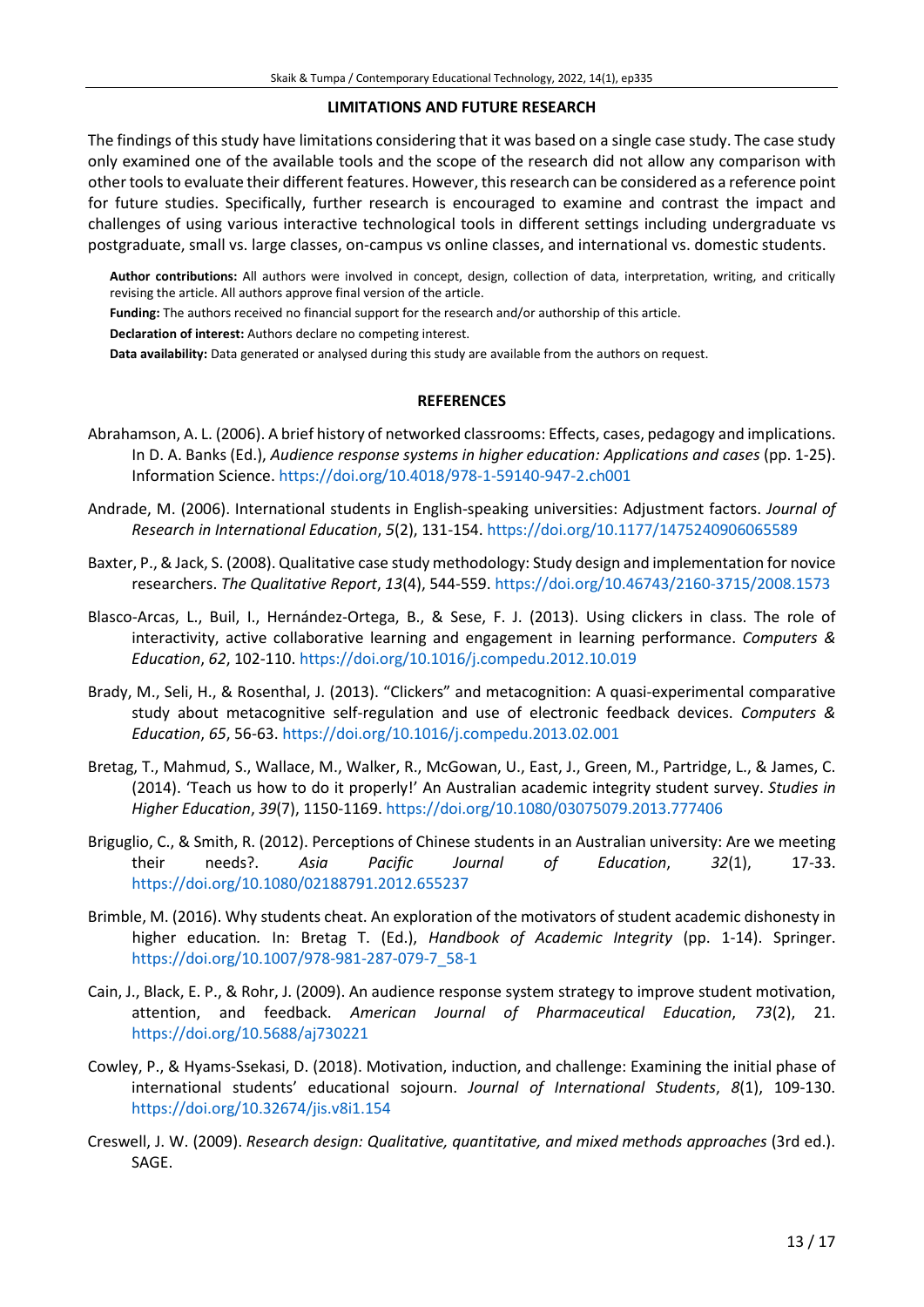- DeBourgh, G. A. (2008). Use of classroom "clickers" to promote acquisition of advanced reasoning skills. *Nurse Education in Practice*, *8*(2), 76-87. <https://doi.org/10.1016/j.nepr.2007.02.002>
- Duggan, P. M., Palmer, E., & Devitt, P. (2007). Electronic voting to encourage interactive lectures: A randomised trial. *BMC Medical Education*, *7*(1), 1-9. <https://doi.org/10.1186/1472-6920-7-25>
- Fies, C., & Marshall, J. (2006). Classroom response systems: A review of the literature. *Journal of Science Education and Technology*, *15*(1), 101-109. <https://doi.org/10.1007/s10956-006-0360-1>
- Funnell, P. (2017). Using audience response systems to enhance student engagement and learning in information literacy teaching. *Journal of Information Literacy, 11*(2), 28-50. <https://doi.org/10.11645/11.2.2238>
- Gautam, C., Lowery, C. L., Mays, C., & Durant, D. (2016). Challenges for global learners: A qualitative study of the concerns and difficulties of internationalstudents. *Journal of International Students*, *6*(2), 501-526. <https://doi.org/10.32674/jis.v6i2.368>
- Gokbulut, B. (2020). The effect of Mentimeter and Kahoot applications on university students' e-learning*. World Journal on Educational Technology: Current Issues*, *12*(2), 107-116. <https://doi.org/10.18844/wjet.v12i2.4814>
- Gomes, C., Berry, M., Alzougool, B., & Chang, S. (2014). Home away from home: International students and their identity-based social networks in Australia. *Journal of International Students*, *4*(1), 2-15. <https://doi.org/10.32674/jis.v4i1.493>
- Heaslip, G., Donovan, P., & Cullen, J. G. (2014). Student response systems and learner engagement in large classes. *Active Learning in Higher Education*, *15*(1), 11-24. <https://doi.org/10.1177/1469787413514648>
- Hellsten, M., & Prescott, A. (2004). Learning at university: The internationalstudent experience. *International Education Journal*, *5*(3), 344-351.
- Heng, T. T. (2018). Different is not deficient: Contradicting stereotypes of Chinese international students in US higher education. *Studies in Higher Education*, *43*(1), 22-36. <https://doi.org/10.1080/03075079.2016.1152466>
- Hof, Y. T. (2020). Managing a teaching technologies assimilation program at nursing school in Israel. *Journal of US-China Public Administration, 17*(2), 63-70. <https://doi.org/10.17265/1548-6591/2020.02.003>
- Hosny, M., & Fatima, S. (2014). Attitude of students towards cheating and plagiarism: University case study. *Journal of Applied Sciences*, *14*(8), 748-757. <https://doi.org/10.3923/jas.2014.748.757>
- Huang, Q., Davison, R. M., & Gu, J. (2008). Impact of personal and cultural factors on knowledge sharing in China. *Asia Pacific Journal of Management, 25*(3), 451-471. [https://doi.org/10.1007/s10490-008-9095-](https://doi.org/10.1007/s10490-008-9095-2)  $\overline{\mathbf{c}}$
- Hunsu, N. J., Adesope, O., & Bayly, D. J. (2016). A meta-analysis of the effects of audience response systems (clicker-based technologies) on cognition and affect. *Computers & Education*, *94*, 102-119. <https://doi.org/10.1016/j.compedu.2015.11.013>
- Introna, L., Hayes, N., Blair, L., & Wood, E. (2003). *Cultural attitudes towards plagiarism: Developing a better understanding of the needs of students from diverse cultural backgrounds relating to issues of plagiarism*. Lancaster University.
- Kambouropoulos, A. (2014). An examination of the adjustment journey of international students studying in Australia. *The Australian Educational Researcher*, *41*(3), 349-363. [https://doi.org/10.1007/s13384-](https://doi.org/10.1007/s13384-013-0130-z) [013-0130-z](https://doi.org/10.1007/s13384-013-0130-z)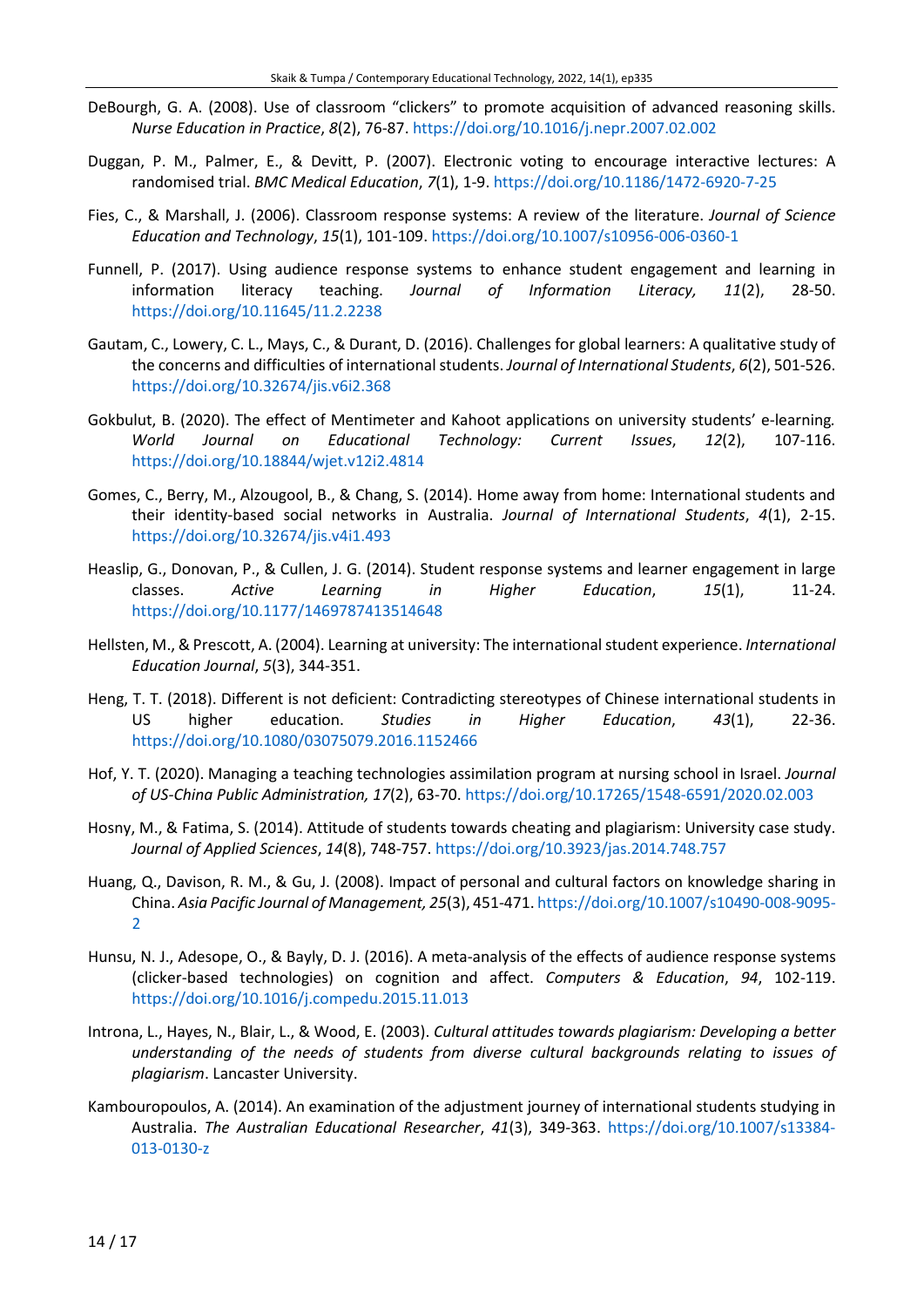- Khalili, M., & Ostafichuk, P. M. (2018). Improving class participation by using an online interactive platform. *Proceedings of the Canadian Engineering Education Association (CEEA)*, *Vancouver*, 1-5. <https://doi.org/10.24908/pceea.v0i0.13095>
- Khawaja, N. G., & Stallman, H. M. (2011). Understanding the coping strategies of international students: A qualitative approach. *Journal of Psychologists and Counsellors in Schools*, *21*(2), 203-224. <https://doi.org/10.1375/ajgc.21.2.203>
- Kulatunga, U., & Rameezdeen, R. (2014). Use of clickers to improve student engagement in learning: Observations from the built environment discipline. *International Journal of Construction Education and Research*, *10*(1), 3-18. <https://doi.org/10.1080/15578771.2013.826754>
- Kuritza, V. C., Cibich, D. P., & Ahmad, K. A. (2020). Interactive presentation digital tool Mentimeter perceived as accessible and beneficial for exam preparation by medical students. *Advances in Educational Research and Evaluation*, *1*(2), 63-67. <https://doi.org/10.25082/AERE.2020.02.002>
- Lin, X., & Lin, C. (2020). Communication theories applied in Mentimeter to improve educational communication and teaching effectiveness. *Proceedings of the 4th International Conference on Culture, Education and Economic Development of Modern Society*. *Russia, 416.* <https://doi.org/10.2991/assehr.k.200316.191>
- Lincoln, Y., & Guba, E. G. (1985). *Naturalistic inquiry.* SAGE. [https://doi.org/10.1016/0147-1767\(85\)90062-8](https://doi.org/10.1016/0147-1767(85)90062-8)
- Little, C. (2016). Mentimeter smartphone student response system: A class above clickers. *Compass: Journal of Learning and Teaching*, *9*(13), 1-3. <https://doi.org/10.21100/compass.v9i13.328>
- Mayer, R. E., Stull, A., DeLeeuw, K., Almeroth, K., Bimber, B., Chun, D., & Zhang, H. (2009). Clickers in college classrooms: Fostering learning with questioning methods in large lecture classes. *Contemporary Educational Psychology*, *34*(1), 51-57. <https://doi.org/10.1016/j.cedpsych.2008.04.002>
- Mayhew, E. (2019). No longer a silent partner: How Mentimeter can enhance teaching and learning within political science, *Journal of Political Science*, *15*(4), 546-551. <https://doi.org/10.1080/15512169.2018.1538882>
- McGarr, O. (2009). A review of podcasting in higher education: Its influence on the traditional lecture. *Australasian Journal of Educational Technology*, *25*(3), 309-321. <https://doi.org/10.14742/ajet.1136>
- Novera, I. A. (2004). Indonesian postgraduate students studying in Australia: An examination of their academic, social and cultural experiences. *International Education Journal*, *5*(4), 475-487.
- Nowell, L. S., Norris, J. M., White, D. E., & Moules, N. J. (2017). Thematic analysis: Striving to meet the trustworthiness criteria. *International Journal of Qualitative Methods*, *16*(1), 1-13. <https://doi.org/10.1177/1609406917733847>
- ONF, (2014). The use of triangulation in qualitative research. *Oncology Nursing Forum, 41*(5), 545-547. <https://doi.org/10.1188/14.ONF.545-547>
- Paschal, C. B. (2002). Formative assessment in physiology teaching using a wireless classroom communication system. *Advancesin Physiology Education*, *26*(4), 299-308. <https://doi.org/10.1152/advan.00030.2002>
- Petersohn, B. (2008). Classroom performance systems, library instruction, and instructional design: A pilot study. *Portal: Libraries and the Academy*, *8*(3), 313-324. <https://doi.org/10.1353/pla.0.0007>
- Phakiti, A., & Li, L. (2011). General academic difficulties and reading and writing difficulties among Asian ESL postgraduate students in TESOL at an Australian university. *RELC Journal*, *42*(3), 227-264. <https://doi.org/10.1177/0033688211421417>
- Poyrazli, S., & Grahame, K. M. (2007). Barriers to adjustment: Needs of international students within a semiurban campus community. *Journal of Instructional Psychology*, *34*(1), 28.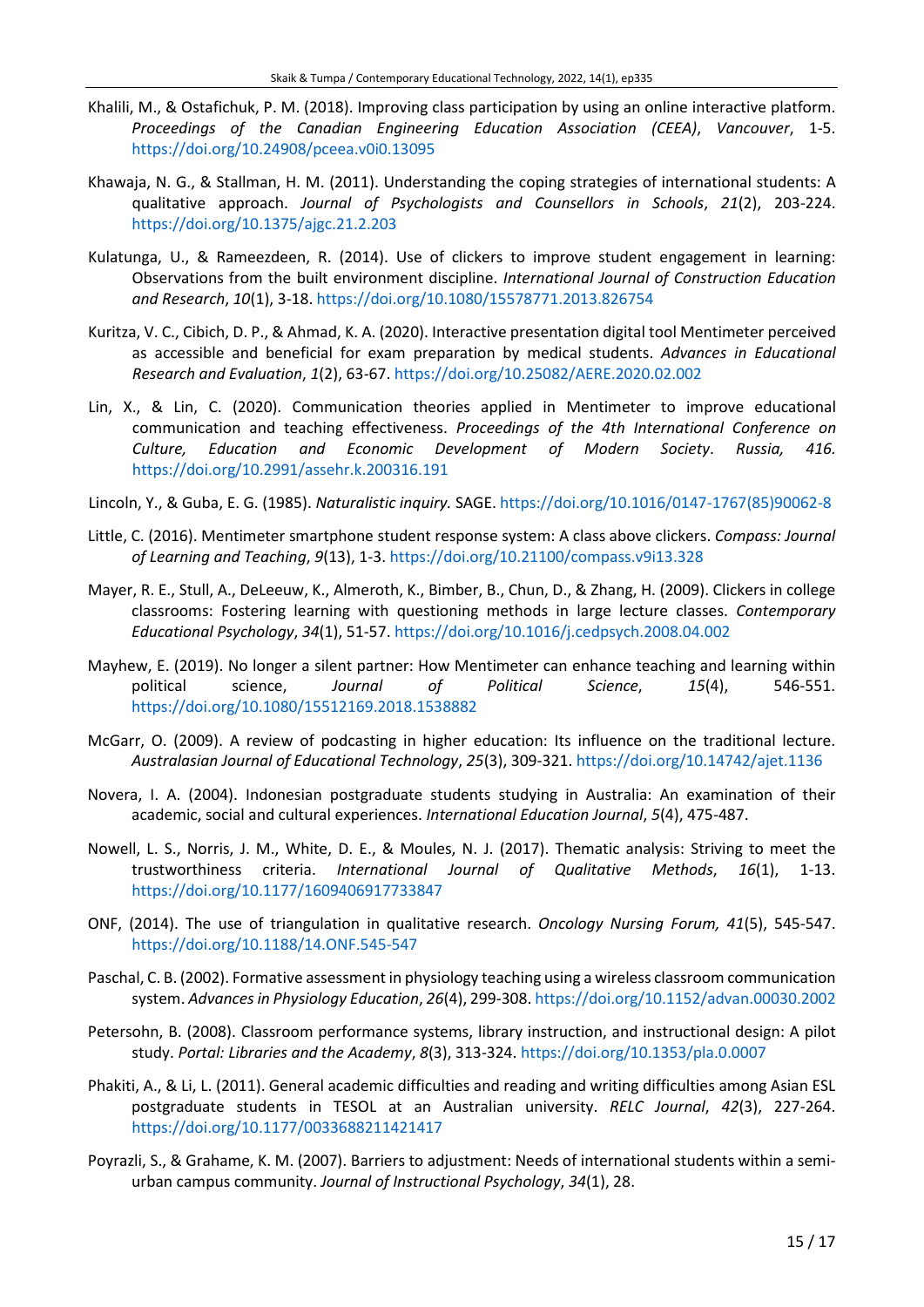- Rashid, T., & Asghar, H. M. (2016). Technology use, self-directed learning, student engagement and academic performance: Examining the interrelations. *Computers in Human Behavior*, *63*, 604-612. <https://doi.org/10.1016/j.chb.2016.05.084>
- Reay, N. W., Bao, L., Li, P., Warnakulasooriya, R., & Baugh, G. (2005). Toward the effective use of voting machines in physics lectures. *American Journal of Physics*, *73*(6), 554-558. <https://doi.org/10.1119/1.1862638>
- Regmi, K. (2014). *Triangulation in healthcare research: What does it achieve?* SAGE. <https://doi.org/10.4135/978144627305014534931>
- Robertson, M., Line, M., Jones, S., & Thomas, S. (2000). International students, learning environments and perceptions: A case study using the Delphi technique. *Higher Education Research and Development*, *19*(1), 89-102. <https://doi.org/10.1080/07294360050020499>
- Rudolph, J. (2018). A brief review of Mentimeter—A student response system. *Journal of Applied Learning & Teaching*, *1*(1), 35-37. <https://doi.org/10.37074/jalt.2018.1.1.5>
- Sanner, S., & Wilson, A. (2008). The experiences of students with English as a second language in a baccalaureate nursing program. *Nurse Education Today*, *28*(7), 807-813. <https://doi.org/10.1016/j.nedt.2008.03.004>
- Sawir, E. (2005). Language difficulties of international students in Australia: The effects of prior learning experience. *International Education Journal*, *6*(5), 567-580.
- Sawir, E., Marginson, S., Forbes-Mewett, H., Nyland, C., & Ramia, G. (2012). International student security and English language proficiency. *Journal of Studies in International Education*, *16*(5), 434-454. <https://doi.org/10.1177/1028315311435418>
- Schulte, S., & Choudaha, R., 2014. Improving the experiences of international students. *Change: The Magazine of Higher Learning*, *46*(6), 52-58. <https://doi.org/10.1080/00091383.2014.969184>
- Sillaots, M. (2014). Achieving flow through gamification: A study on re-designing research methods courses. European Conference on Games Based Learning, *2,* 538-545. <https://search.proquest.com/docview/1674245409?pqorigsite=gscholar&fromopenview=true>
- Skoyles, A., & Bloxsidge, E. (2017). Have you voted? Teaching OSCOLA with Mentimeter. *Legal Information Management, 17*(4), 232-238. <https://doi.org/10.1017/S1472669617000457>
- Sovic, S. (2008). Coping with stress: The perspective of international students. *Art, Design & Communication in Higher Education*, *6*(3), 145-158. <https://doi.org/10.1386/adch.6.3.145/1>
- Van Daele, T., Frijns, C., & Lievens, J. (2017). How do students and lecturers experience the interactive use of handheld technology in large enrolment courses? *British Journal of Educational Technology*, *48*(6), 1318-1329. <https://doi.org/10.1111/bjet.12500>
- Wang, C. C., Andre, K., & Greenwood, K. M. (2015). Chinese students studying at Australian universities with specific reference to nursing students: A narrative literature review. *Nurse Education Today*, *35*(4), 609-619. <https://doi.org/10.1016/j.nedt.2014.12.005>
- Wang, T., & Shan, X. (2007). Exploring Chinese postgraduate students' academic adjustment experiences in Australia. In *The Higher Education Research and Development Society of Australasia Inc, 2007 International Conference* (pp. 624-633).
- Winn, S. (1995). Learning by doing: Teaching research methods through student participation in a commissioned research project. *Studies in Higher Education*, *20*(2), 203-214. <https://doi.org/10.1080/03075079512331381703>